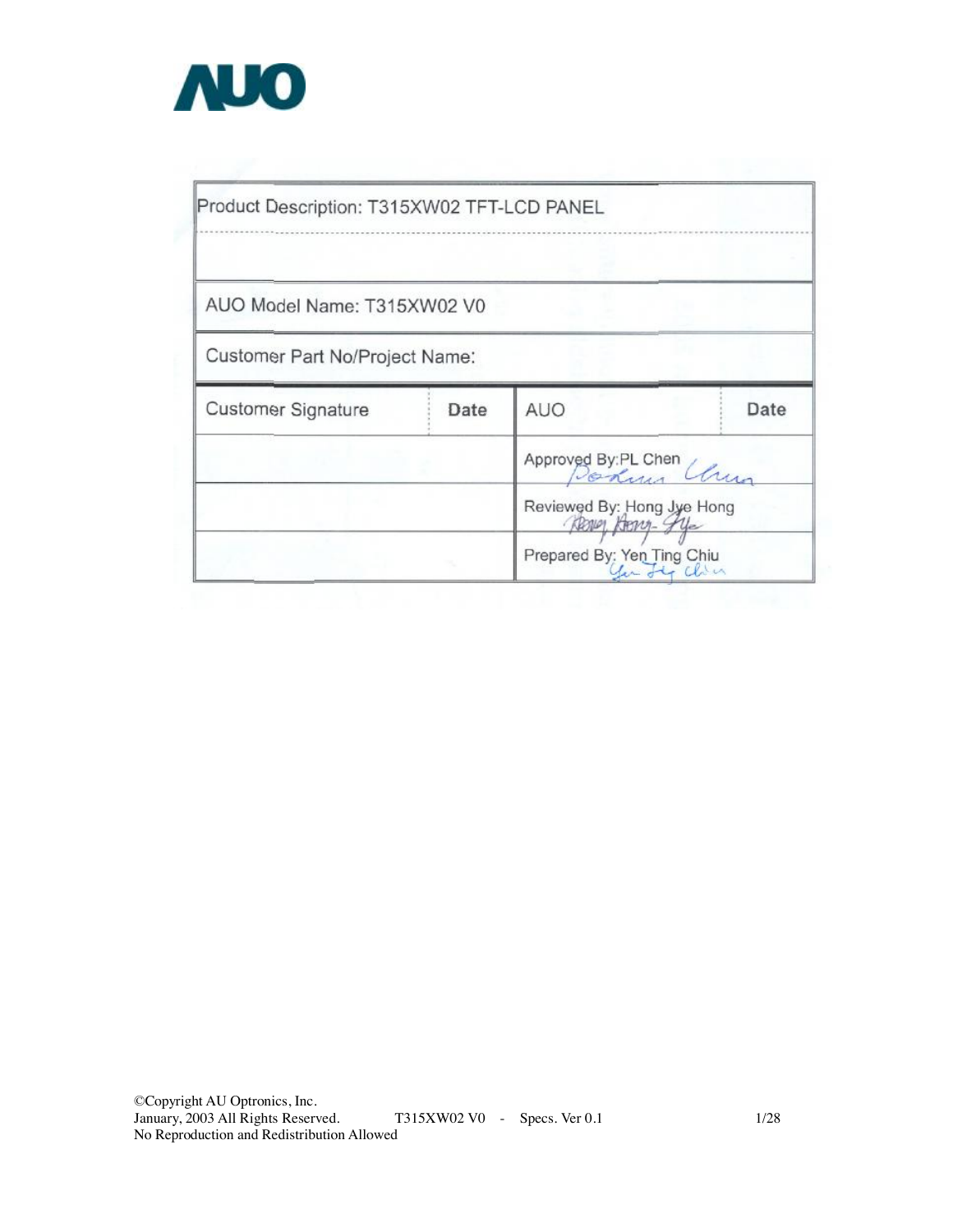

**Document Version : 0.1 Date : 2006/01/20** 

**Product Specifications** 

### **31.5" WXGA Color TFT-LCD Module Model Name: T315XW02 V0**

 **( ) Preliminary Specifications (\*) Final Specifications**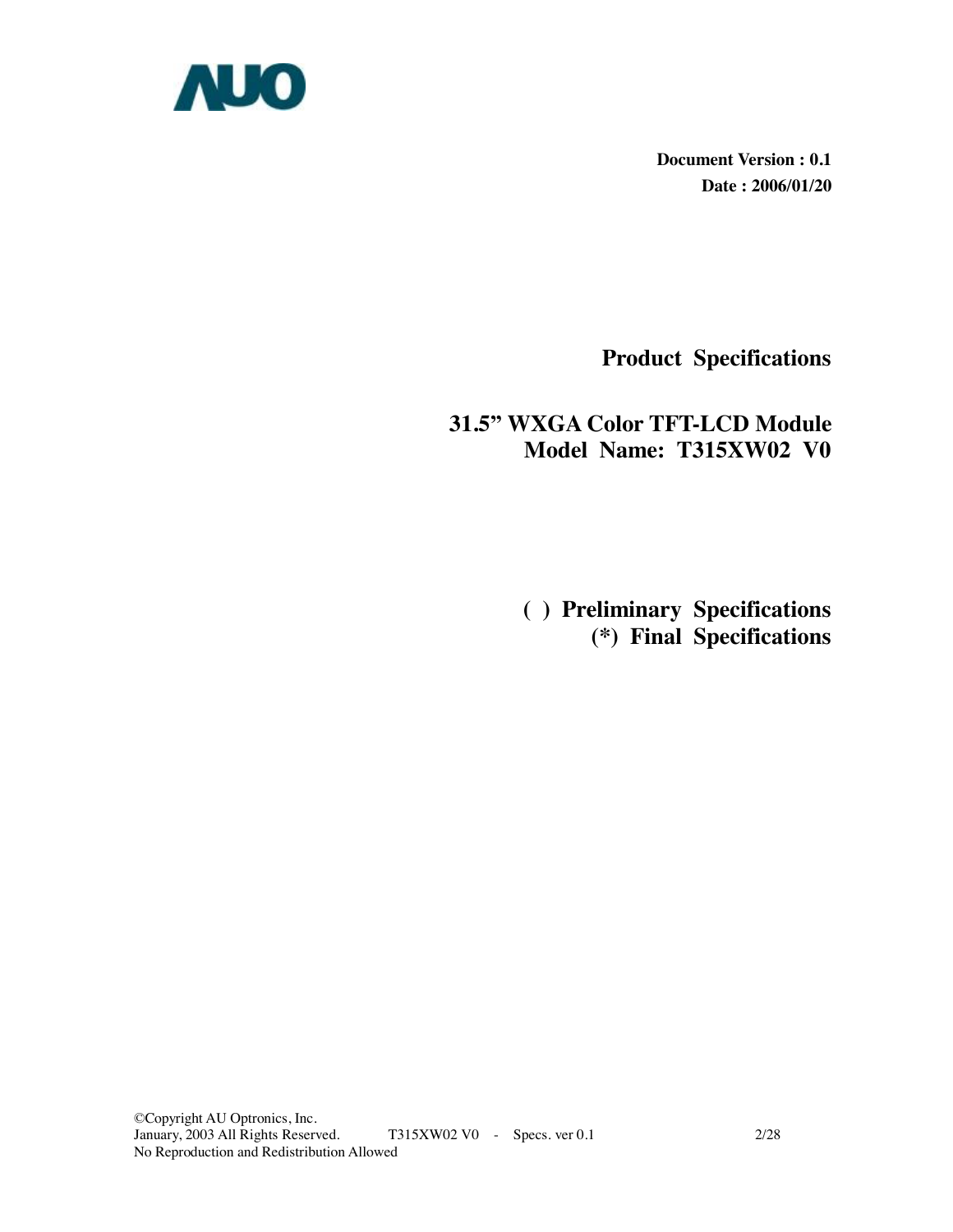

# **Contents**

| <b>No</b>      |                              |
|----------------|------------------------------|
|                | <b>COVER</b>                 |
|                | <b>CONTENTS</b>              |
|                | RECORD OF REVISIONS          |
| 1              | <b>GENERAL DESCRIPTION</b>   |
| $\overline{2}$ | ABSOLUTE MAXIMUM RATINGS     |
| 3              | ELECTRICAL SPECIFICATIONS    |
| $3 - 1$        | ELECTRICAL CHARACTREISTICS   |
| $3-2$          | INTERFACE CONNECTIONS        |
| $3 - 3$        | SIGNAL TIMING SPECIFICATIONS |
| $3 - 4$        | SIGNAL TIMING WAVEFORMS      |
| $3-5$          | COLOR INPUT DATA REFERNECE   |
| $3-6$          | POWER SEQUENCE               |
| 4              | OPTICAL SPECIFICATIONS       |
| 5              | MECHANICAL CHARACTERISTICS   |
| 6              | <b>RELIABLITY</b>            |
| 7              | INTERNATIONAL STANDARDS      |
| 7-1            | SAFETY                       |
| $7-2$          | EMC                          |
| $\bf 8$        | <b>PACKING</b>               |
| 9              | PRECAUTIONS                  |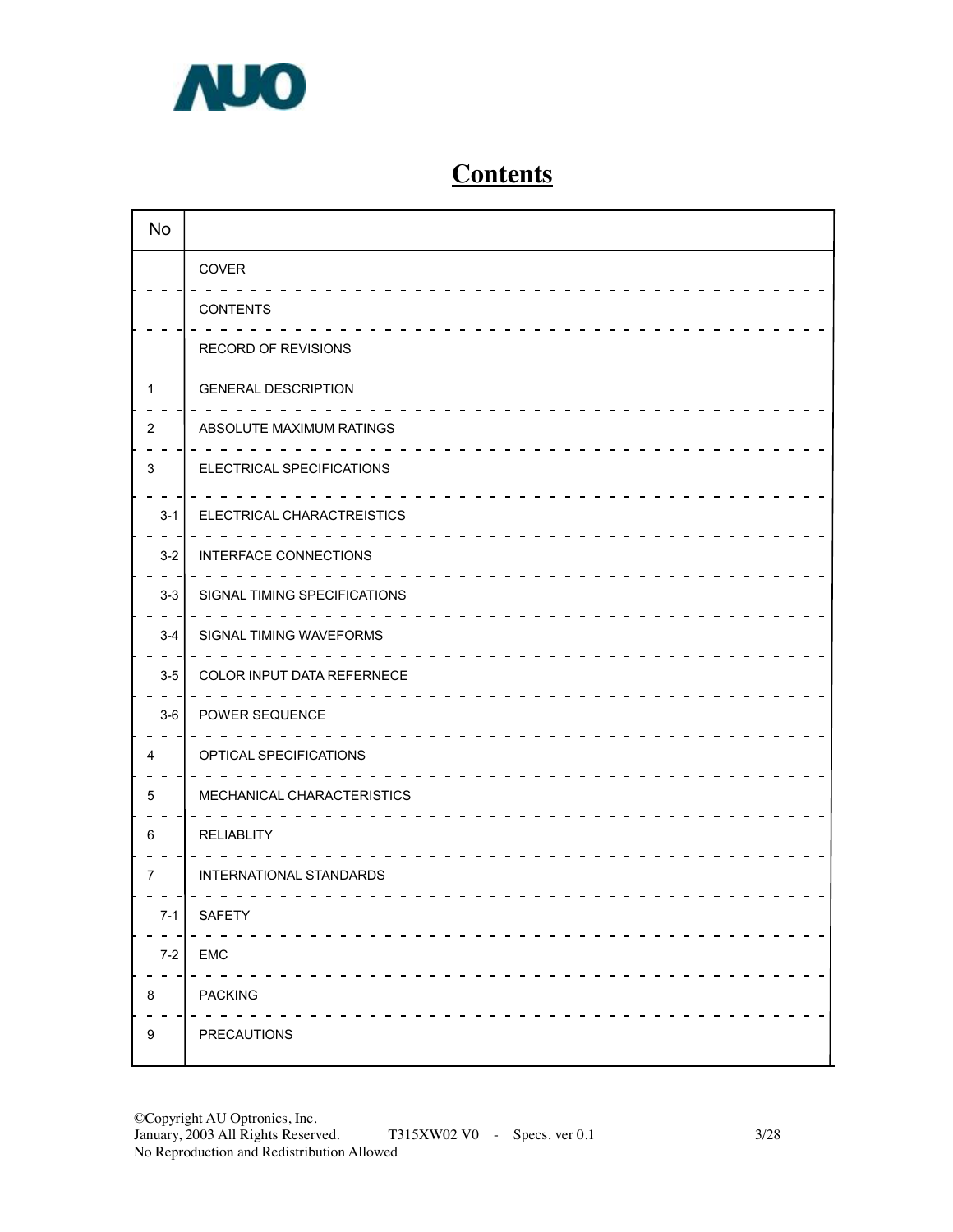

### **Record of Revision**

| <b>Version</b>   | Date       | N <sub>o</sub> | <b>Old Description</b>                                  | <b>New Description</b>      | <b>Remark</b> |
|------------------|------------|----------------|---------------------------------------------------------|-----------------------------|---------------|
| $\boldsymbol{0}$ | 2005/11/30 |                | First issue                                             |                             |               |
| 0.1              | 2006/01/20 | $3-2$          | LVDS Transmitter: SN75LVDS83 LVDS Transmitter: DS90C385 |                             |               |
|                  |            |                | (Texas Instruments) or equivalent                       | (NS) or equivalent          |               |
|                  | 2006/01/20 | $3-2$          | Pin 22:Reserved.                                        | Pin 22: Rotate function     |               |
|                  | 2006/1/20  | $\overline{4}$ | Brightnes: 450 nit CR: 1200                             | Brightnes: 500 nit CR: 1000 |               |
|                  |            |                |                                                         |                             |               |
|                  |            |                |                                                         |                             |               |
|                  |            |                |                                                         |                             |               |
|                  |            |                |                                                         |                             |               |
|                  |            |                |                                                         |                             |               |
|                  |            |                |                                                         |                             |               |
|                  |            |                |                                                         |                             |               |
|                  |            |                |                                                         |                             |               |
|                  |            |                |                                                         |                             |               |
|                  |            |                |                                                         |                             |               |
|                  |            |                |                                                         |                             |               |
|                  |            |                |                                                         |                             |               |
|                  |            |                |                                                         |                             |               |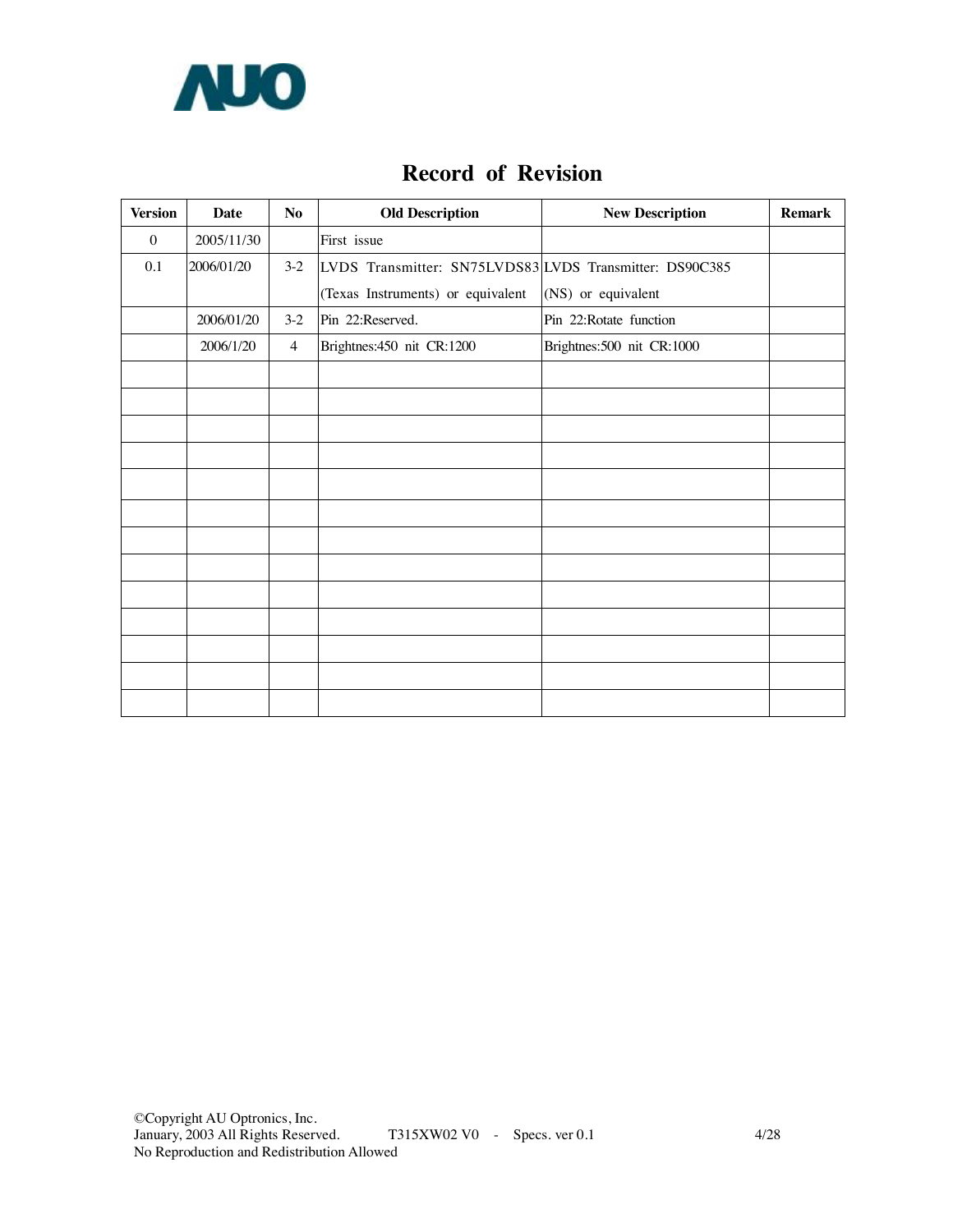

### **1. General Description**

This specification applies to the 31.51 inch Color TFT-LCD Module T315XW02 V0. This LCD module has a TFT active matrix type liquid crystal panel 1366x768 pixels, and diagonal size of 31.51 inch. This module supports 1366x768 XGA-WIDE mode (Non-interlace). Each pixel is divided into Red, Green and Blue sub-pixels or dots which are arranged in vertical stripes. Gray scale or the brightness of the sub-pixel color is determined with a 8-bit gray scale signal for each dot.

The T315XW02 V0 has been designed to apply the 8-bit 1 channel LVDS interface method. It is intended to support displays where high brightness, wide viewing angle, high color saturation, and high color depth are very important.

| <b>Items</b>             | <b>Specification</b>          | Unit          | <b>Note</b>          |
|--------------------------|-------------------------------|---------------|----------------------|
| Active Screen Size       | <b>31.51 inches</b>           |               |                      |
| <b>Display Area</b>      | 697.685 (H) x 392.256(V)      | mm            |                      |
| <b>Outline Dimension</b> | $760.0(H)$ x 450.0(V) x 45(D) | mm            | <b>With inverter</b> |
| <b>Driver Element</b>    | a-Si TFT active matrix        |               |                      |
| <b>Display Colors</b>    | 16.7M                         | <b>Colors</b> |                      |
| Number of Pixels         | 1366 x 768                    | <b>Pixel</b>  |                      |
| <b>Pixel Pitch</b>       | 0.51075                       | mm            |                      |
| <b>Pixel Arrangement</b> | <b>RGB</b> vertical stripe    |               |                      |
| <b>Display Mode</b>      | <b>Normally Black</b>         |               |                      |
| Surface Treatment        | AG, 3H                        |               |                      |

### **\* General Information**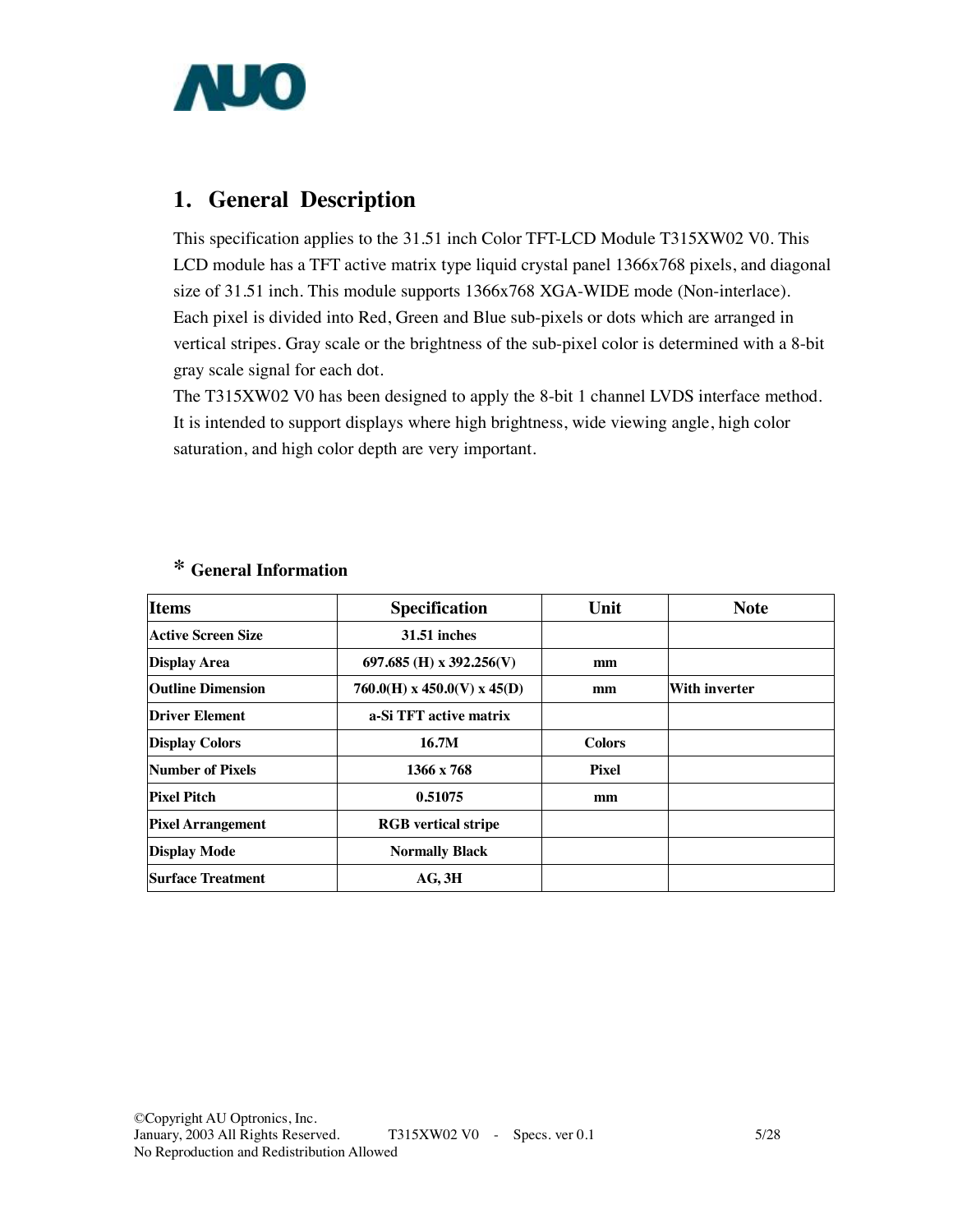

# **2. Absolute Maximum Ratings**

The following are maximum values which, if exceeded, may cause permanent damage to the unit.

| <b>Item</b>                           | <b>Symbol</b> | Min      | <b>Max</b> | Unit                      | <b>Conditions</b> |
|---------------------------------------|---------------|----------|------------|---------------------------|-------------------|
| Logic/LCD Drive Voltage               | <b>Vcc</b>    | $-0.3$   | 7.0        | [Vol <sub>t</sub> ]       | Note 1            |
| Input Voltage of Signal               | Vin           | $-0.3$   | 3.6        | [Vol <sub>t</sub> ]       | Note 1            |
| <b>BLU</b> Input Voltage              | <b>VDDB</b>   | $-0.3$   | 27         | [Vol <sub>t</sub> ]       | Note 1            |
| <b>BLU Brightness Control Voltage</b> | <b>VBLON</b>  | $-0.3$   | 7.0        | [Volt]                    | Note 1            |
| <b>Operating Temperature</b>          | <b>TOP</b>    | $\Omega$ | $+50$      | $\lceil{^{\circ}C}\rceil$ | Note 2            |
| <b>Operating Humidity</b>             | <b>HOP</b>    | 10       | 90         | [%RH]                     | Note 2            |
| <b>Storage Temperature</b>            | <b>TST</b>    | $-20$    | $+60$      | $\lceil{^{\circ}C}\rceil$ | Note 2            |
| Storage Humidity                      | <b>HST</b>    | 10       | 90         | [%RH]                     | Note 2            |

Note 1: Duration:50 msec.

Note 2 : Maximum Wet-Bulb should be 39℃ and No condensation.

The relative humidity must not exceed 90% non-condensing at temperatures of 40℃ or less. At temperatures greater than 40℃, the wet bulb temperature must not exceed 39℃.

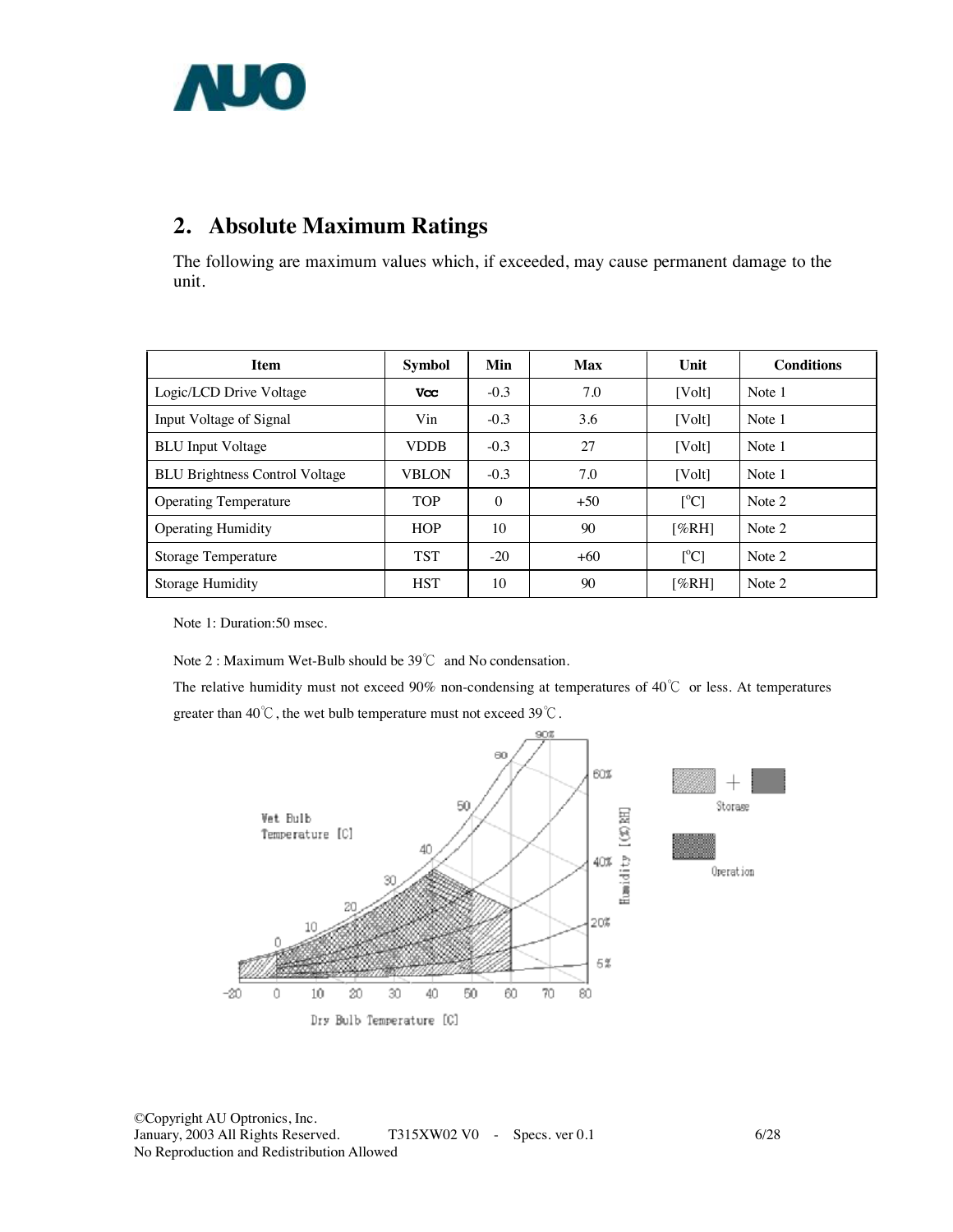

# **3. Electrical Specification**

The T315XW02 V0 requires two power inputs. One is employed to power the LCD electronics and to drive the TFT array and liquid crystal. The second input power for the BLU, is to power inverter..

| 3-1 Electrical Characteristics |
|--------------------------------|
|--------------------------------|

|                        | <b>Parameter</b>        |                |                          | <b>Values</b> |                | Unit         | <b>Notes</b>   |  |
|------------------------|-------------------------|----------------|--------------------------|---------------|----------------|--------------|----------------|--|
|                        |                         |                | Min                      | <b>Typ</b>    | <b>Max</b>     |              |                |  |
|                        |                         |                |                          |               |                |              |                |  |
|                        |                         |                |                          |               |                |              |                |  |
|                        |                         |                |                          |               |                |              |                |  |
| LCD:                   |                         |                |                          |               |                |              |                |  |
| Power                  | Supply<br>Input         | Vcc            | 4.5                      | 5.0           | 5.5            | Vdc          | $\mathbf{1}$   |  |
| Voltage                |                         |                |                          |               |                |              |                |  |
| Power                  | Supply<br>Input         | Icc            | ÷,                       | 1.2           | 1.5            | $\mathbf{A}$ | $\overline{2}$ |  |
| Current                |                         |                |                          |               |                |              |                |  |
| Power Consumption      |                         | Pc             |                          | 6.0           | 7.5            | Watt         | $\overline{2}$ |  |
| Inrush Current         |                         | $I_{\rm RUSH}$ | $\overline{\phantom{0}}$ | $\frac{1}{2}$ | $\overline{4}$ | Apeak        | 3              |  |
| <b>LVDS</b>            | Differential Input High | <b>VTH</b>     |                          |               | $+100$         | $\rm mV$     |                |  |
| Interface              | Threshold Voltage       |                |                          |               |                |              | $\overline{4}$ |  |
|                        | Differential Input Low  | <b>VTL</b>     | $-100$                   |               |                | mV           |                |  |
|                        | Threshold Voltage       |                |                          |               |                |              | $\overline{4}$ |  |
|                        | Common<br>Input         | <b>VICM</b>    | 1.10                     | 1.25          | 1.40           | $\mathbf V$  |                |  |
|                        | Voltage                 |                |                          |               |                |              |                |  |
| <b>CMOS</b>            | Input High Threshold    | <b>VIH</b>     | 2.4                      |               | 3.3            | Vdc          |                |  |
| Interface              | Voltage                 | (High)         |                          |               |                |              |                |  |
|                        | Input Low Threshold     | <b>VIL</b>     | $\boldsymbol{0}$         |               | 0.7            | Vdc          |                |  |
|                        | Voltage                 | (Low)          |                          |               |                |              |                |  |
| <b>Backlight Power</b> |                         | <b>PDDB</b>    |                          | 108           | 116.2          | Watt         |                |  |
| Consumption            |                         |                |                          |               |                |              |                |  |
| Life Time              |                         |                | 60,000                   |               |                | Hours        | $\overline{4}$ |  |

#### **Note :**

- **1.** The ripple voltage should be controlled under  $10\%$  of  $V_{CC}$
- **2.**  $Vcc=5.0V$ ,  $f_v = 60Hz$ , fCLK=81.5Mhz,  $25^{\circ}$ C, Test Pattern : White Pattern

©Copyright AU Optronics, Inc. T315XW02 V0 - Specs. ver 0.1 7/28 No Reproduction and Redistribution Allowed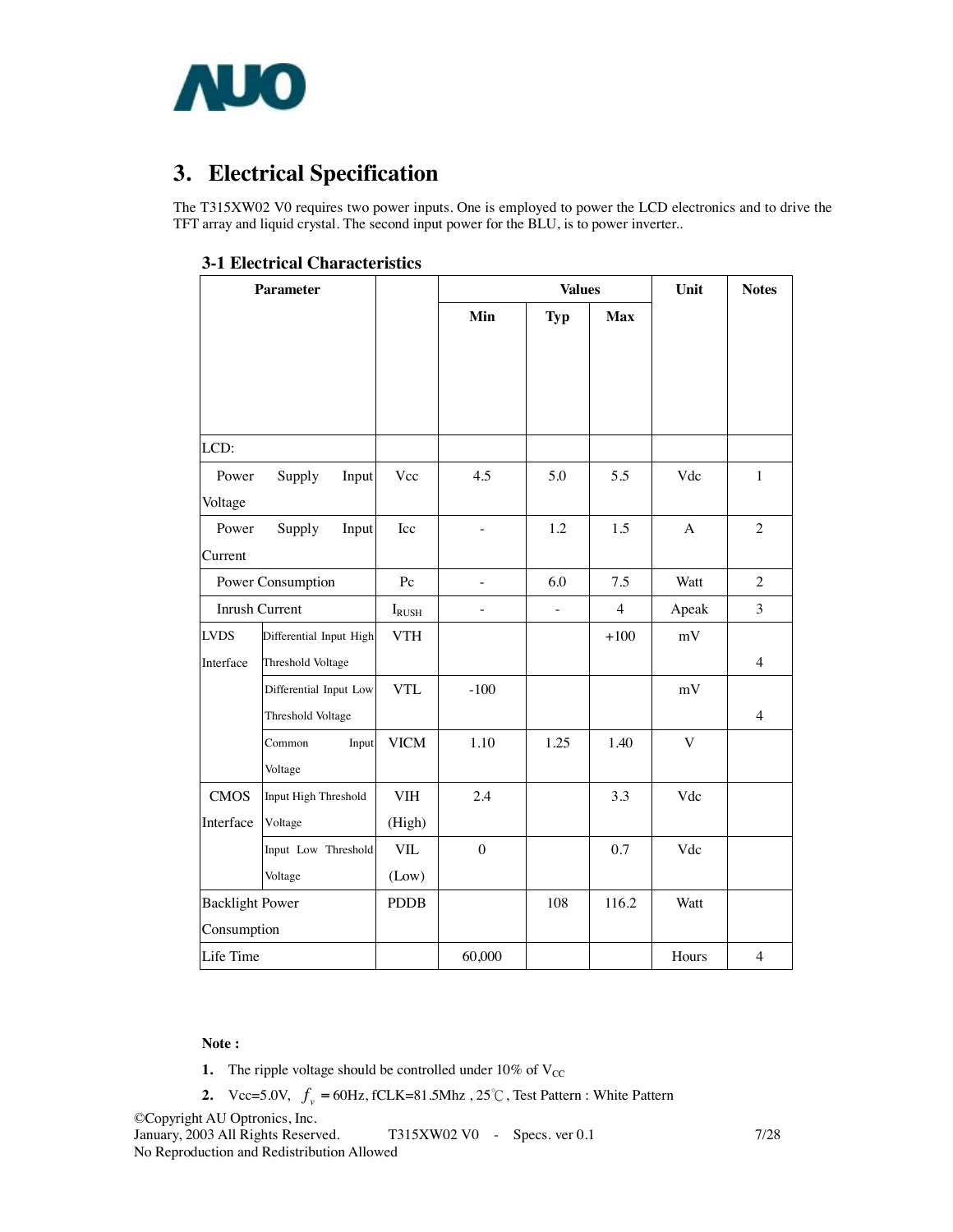

**3.** Measurement condition :



**4.** VCIM = 1.2V



- **5.** The performance of the Lamp in LCM, for example life time or brightness, is extremely influenced by the characteristics of the DC-AC Inverter. So all the parameters of an inverter should be carefully designed so as not to produce too much leakage current from high-voltage output of the inverter. When you design or order the inverter, please make sure unwanted lighting caused by the mismatch of the lamp and the inverter (no lighting, flicker, etc) never occurs. When you confirm it, the LCD Assembly should be operated in the same condition as installed in your instrument.
- **6.** Do not attach a conducting tape to lamp connecting wire. If the lamp wire attach to conducting tape, TFT-LCD Module have a low luminance and the inverter has abnormal action because leakage current occurs between lamp wire and conducting tape.
- **7.** The relative humidity must not exceed 80% non-condensing at temperatures of 40℃ or less. At temperatures greater than 40℃, the wet bulb temperature must not exceed 39℃. When operate at low temperatures, the brightness of CCFL will drop and the life time of CCFL will be reduced.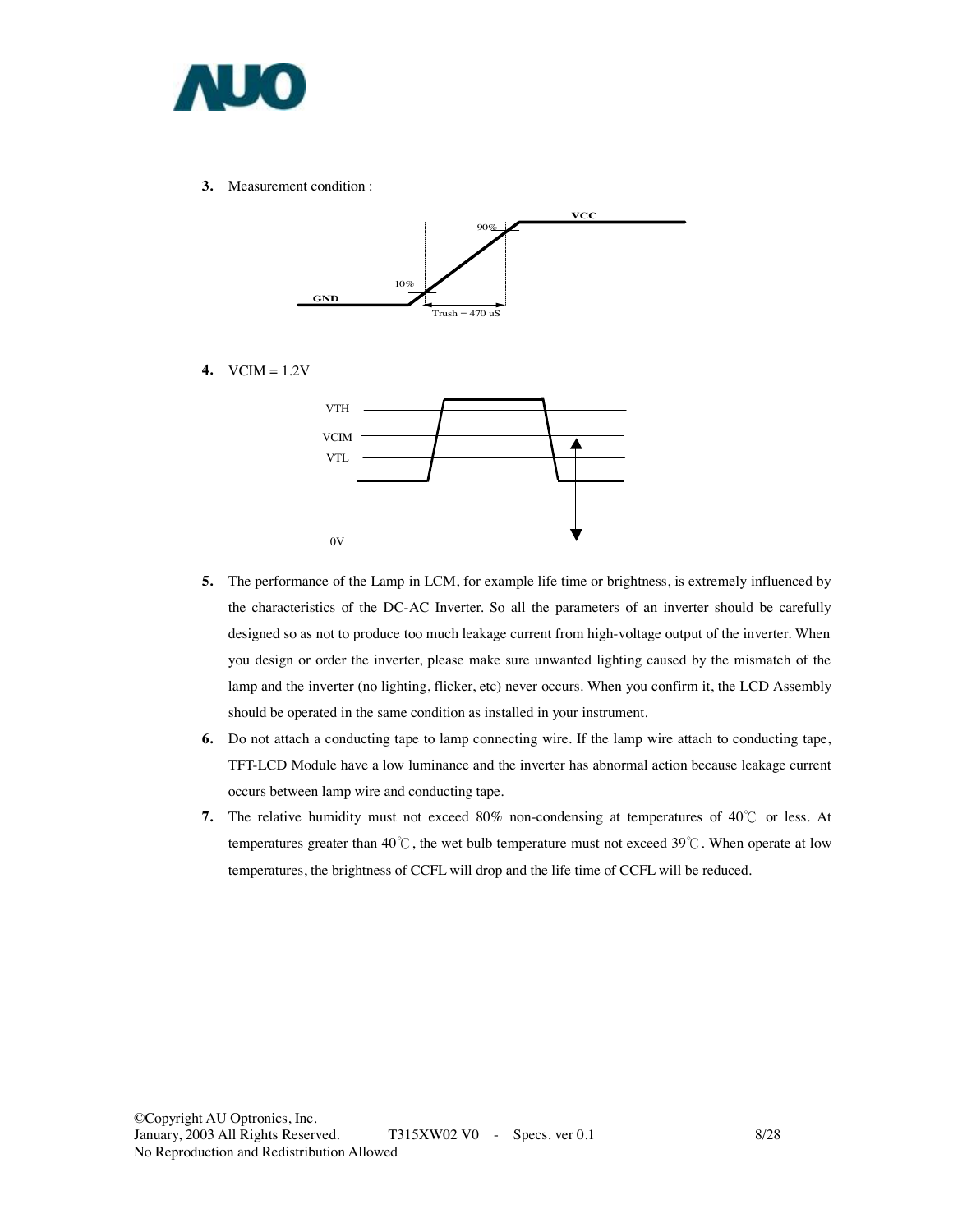

**3-2 Interface Connections -** LCD connector (CN3): JAE FI-E30S or equivalent

|  | LVDS Transmitter: DS90C385 (NS) or equivalent |  |
|--|-----------------------------------------------|--|
|  |                                               |  |

| Pin No | Symbol          | $\epsilon$ . BB3000000 (110) or equivalent<br>Description | note                  |
|--------|-----------------|-----------------------------------------------------------|-----------------------|
| 1      | Reserved        | Open or High                                              | Auo internal test pin |
| 2      | Reserved        | Open or High                                              | Auo internal test pin |
| 3      | Reserved        | Open or High                                              | Auo internal test pin |
| 4      | GND             | Ground and Signal Return                                  |                       |
| 5      | RXINO-          | LVDS Channel 0 negative                                   |                       |
| 6      | RXIN0+          | LVDS Channel 0 positive                                   |                       |
| 7      | GND             | Ground and Signal Return for LVDS                         |                       |
| 8      | RXIN1-          | LVDS Channel 1 negative                                   |                       |
| 9      | RXIN1+          | LVDS Channel 1 positive                                   |                       |
| 10     | <b>GND</b>      | Ground and Signal Return for LVDS                         |                       |
| 11     | RXIN2-          | LVDS Channel 2 negative                                   |                       |
| 12     | $RXIN2+$        | LVDS Channel 2 positive                                   |                       |
| 13     | GND             | Ground and Signal Return for LVDS                         |                       |
| 14     | <b>RXCLKIN-</b> | LVDS Clock negative                                       |                       |
| 15     | RXCLKIN+        | LVDS Clock positive                                       |                       |
| 16     | <b>GND</b>      | Ground and Signal Return for LVDS                         |                       |
| 17     | RXIN3-          | LVDS Channel 3 negative                                   |                       |
| 18     | RXIN3+          | LVDS Channel 3 positive                                   |                       |
| 19     | <b>GND</b>      | Ground and Signal Return                                  |                       |
| 20     | Reserved        | Open or High                                              | Auo internal test pin |
| 21     | LVDS Option     | Low for JEIDA, High/Open for NS                           |                       |
| 22     | Rotate          | High: U/D, R/L rotate,<br>L (GND)/Open: Normal            |                       |
| 23     | GND             | Ground and Signal Return                                  |                       |
| 24     | GND             | Ground and Signal Return                                  |                       |
| 25     | <b>GND</b>      | Ground and Signal Return                                  |                       |
| 26     | Vcc             | 5V, DC, Regulated                                         |                       |
| 27     | Vcc             | 5V, DC, Regulated                                         |                       |
| 28     | Vcc             | 5V, DC, Regulated                                         |                       |
| 29     | Vcc             | 5V, DC, Regulated                                         |                       |
| 30     | Vcc             | 5V, DC, Regulated                                         |                       |

**Note:** 

**1.** All GND (ground) pins should be connected together and should also be connected to the LCD's metal frame. All Vcc (power input) pins should be connected together.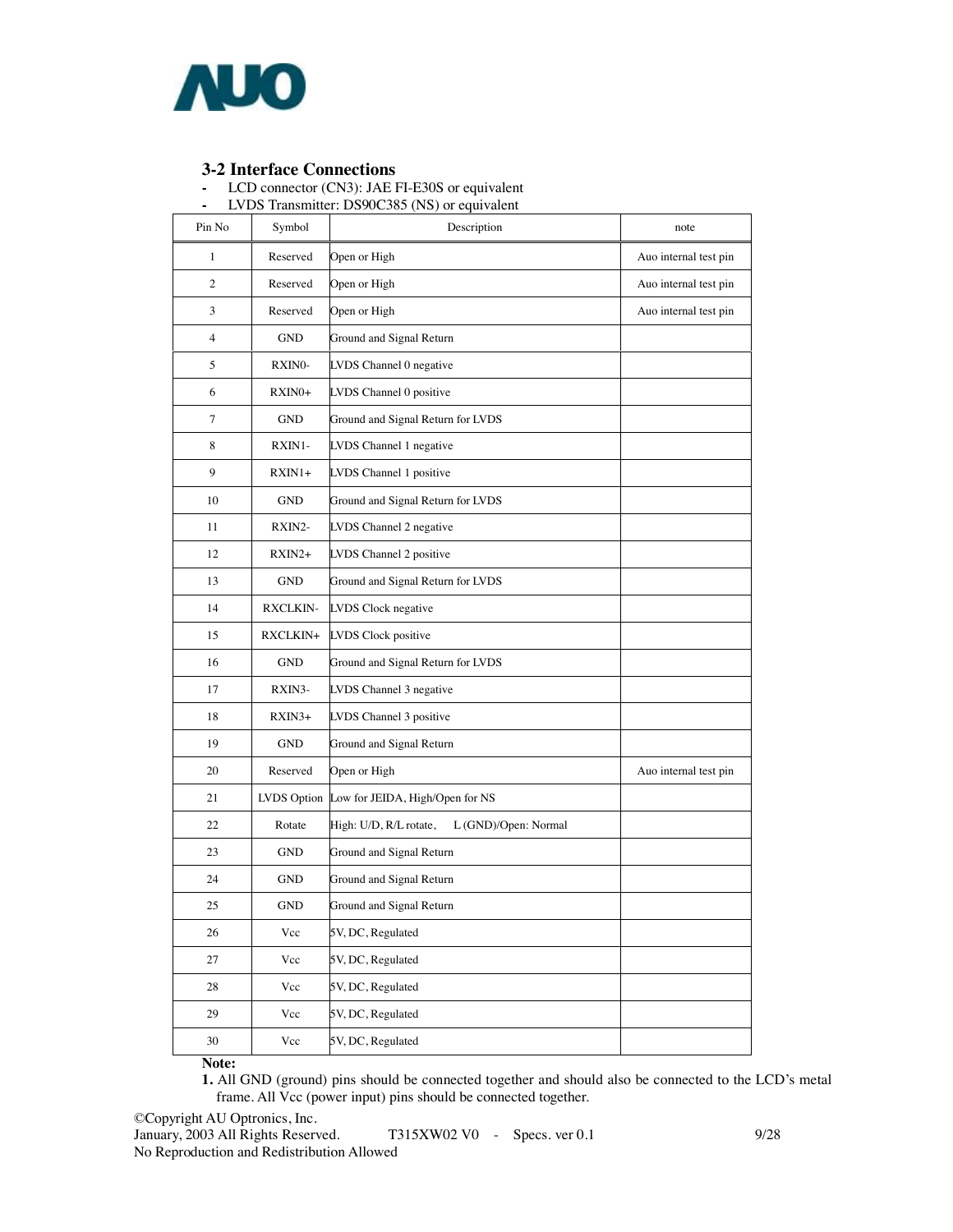

### **LVDS Option = L (GND)**



**LVDS Option = H (3.3V) or Open** 

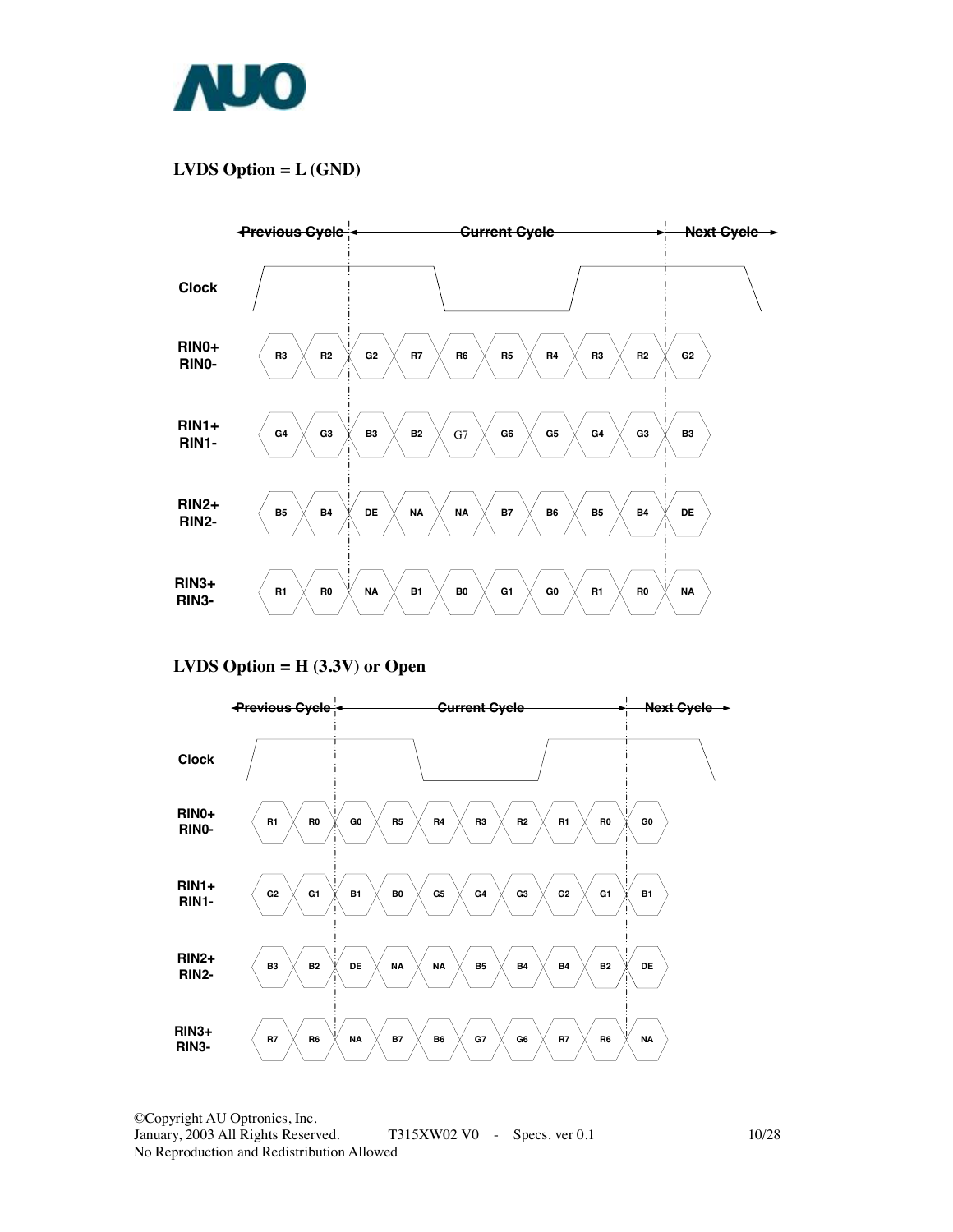

#### **BACKLIGHT CONNECTOR PIN CONFIGURATION -**

#### 1.**Electrical specification**

| Item                                | Symb.        |            | Condition  | Spec    |          |         | Unit       | Note   |
|-------------------------------------|--------------|------------|------------|---------|----------|---------|------------|--------|
|                                     |              |            |            | Min     | Typ      | Max     |            |        |
| Input Voltage                       | <b>VDDB</b>  |            | $---$      | 21.6    | 24.0     | 26.4    | <b>VDC</b> |        |
| Input Current                       | <b>IDDB</b>  |            | $VDDB=24V$ | 4.0     | 4.5      | 4.9     | <b>ADC</b> | 1      |
| <b>Input Power</b>                  | <b>PDDB</b>  |            | $VDDB=24V$ | ---     | 108      | 116     | W          | 1<br>1 |
| Inrush Current                      | <b>IRUSH</b> |            | $VDDB=24V$ | ---     | $- - -$  | (6.0)   | <b>ADC</b> | 1,2    |
| On/Off Control Voltage              | <b>VBLON</b> | <b>ON</b>  | $VDDB=24V$ | 3.0     | $- - -$  | 5.0     | <b>VDC</b> |        |
|                                     |              | OFF        | $VDDB=24V$ | 0.0     | $- - -$  | 0.8     |            |        |
| On/Off Control Current              | <b>IBLON</b> |            | $VDDB=24V$ | 0.0     | $- - -$  | 1.5     | mADC       |        |
| Dimming Control Voltage             | <b>VDIM</b>  | MAX        | $VDDB=24V$ | $- - -$ | $\Omega$ | $- - -$ | <b>VDC</b> |        |
|                                     |              | MIN        | $VDDB=24V$ | $---$   | 3.3      | $- - -$ |            |        |
| <b>PWM</b> Function                 | V PWM        | MAX        | ---        | 3.0     | $- - -$  | 5.0     | <b>VDC</b> |        |
|                                     |              | <b>MIN</b> | $---$      | 0.0     | $- - -$  | 0.8     |            |        |
| <b>External PWM Control Current</b> | I EPWM       |            | ---        | $- - -$ | $- - -$  | 1.5     | mADC       |        |
| External PWM Duty Ratio             | D EPWM       |            | $- - -$    | 50      | $- - -$  | 100     | $\%$       |        |
| <b>External PWM Frequency</b>       | F EPWM       |            | ---        | 120     | 180      | 240     | Hz         |        |

Note1 : VDIM= 0V (Ta=25±5℃, Turn on for 45minutes)

Note 2 : Measurement condition Rising time = 20 ms (VDDB : 10%~90%);

#### 2.**Input specification**

|    |                           | $\mathcal{L}$ $\rightarrow$ Input spectrication                 |
|----|---------------------------|-----------------------------------------------------------------|
|    | JST PHR-14 or equivalent  |                                                                 |
| No | Symbol                    | Description                                                     |
|    | <b>VDDB</b> (Main Power)  | DC input 24.0 VDC                                               |
|    | <b>VDDB</b> (Main Power)  | DC input 24.0 VDC                                               |
|    | <b>VDDB</b> (Main Power)  | DC input 24.0 VDC                                               |
|    | <b>VDDB</b> (Main Power)  | DC input 24.0 VDC                                               |
| 5  | <b>VDDB</b> (Main Power)  | DC input 24.0 VDC                                               |
| 6  | <b>GND</b>                | Ground                                                          |
|    | <b>GND</b>                | Ground                                                          |
| 8  | <b>GND</b>                | Ground                                                          |
| 9  | <b>GND</b>                | Ground                                                          |
| 10 | <b>GND</b>                | Ground                                                          |
| 11 | VDIM (LCD Bright)         | Dimming control signal input $(0~3.3V)$                         |
|    |                           | (GND: Maximum brightness)                                       |
| 12 | <b>VBLON</b> (Enable Pin) | On/Off control Signal; High: On; Low: Off                       |
| 13 | <b>EPWM</b>               | External PWM input for dimming control                          |
|    |                           | (If do not use, please leave it open. Connect to GND will enter |
|    |                           | protection mode)                                                |
| 14 | <b>PWM-Selection</b>      | High: internal PWM(Pin 11), Low/Open: external PWM (Pin 13)     |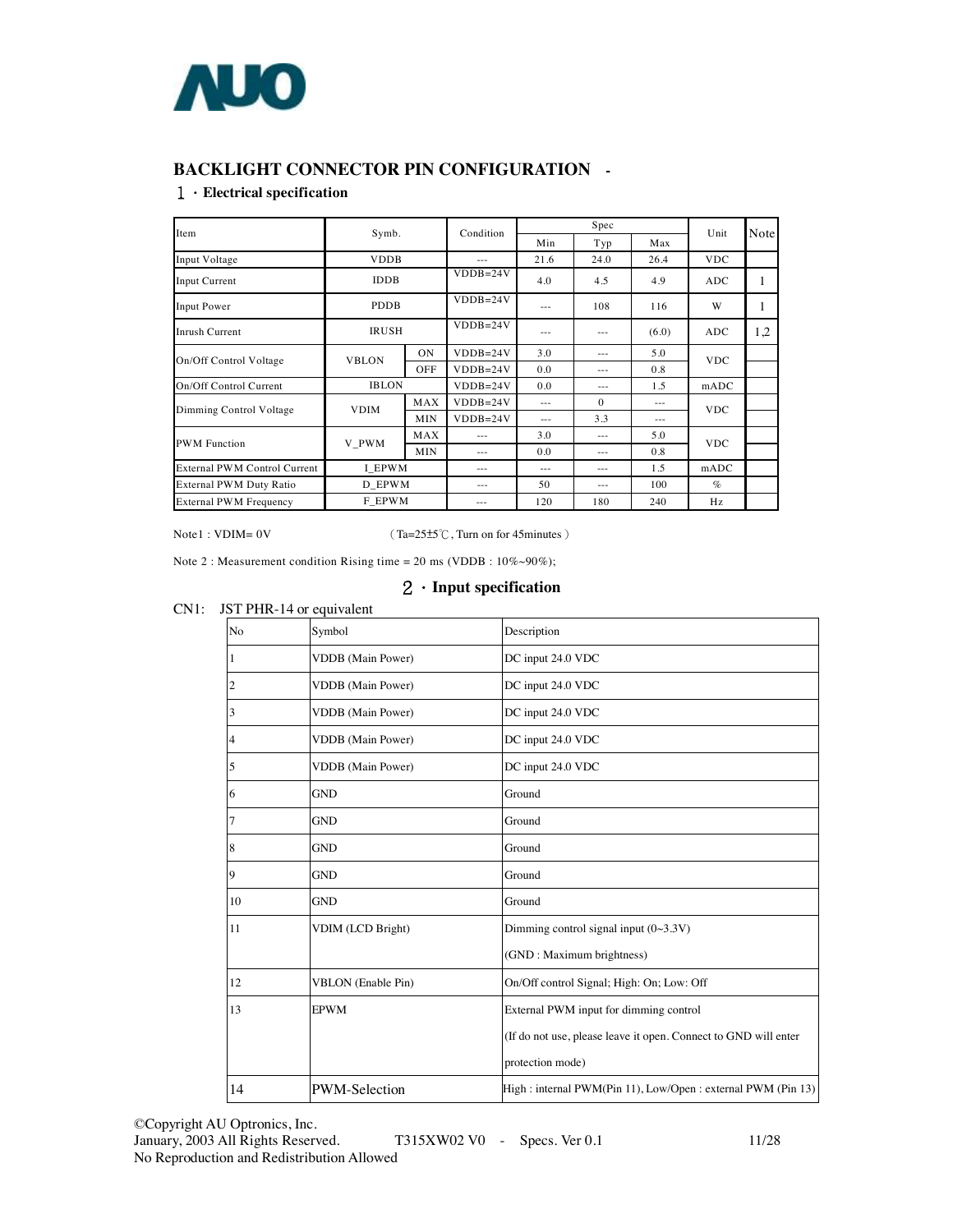

#### **3-3 Signal Timing Specifications**

This is the signal timing required at the input of the User connector. All of the interface signal timing should be satisfied with the following specifications for it's proper operation.

\* Timing Table

DE only Mode

Vertical Frequency Range A

| Signal     | <b>Item</b>     | Symbol     | Min   | Type | Max   | Unit        |
|------------|-----------------|------------|-------|------|-------|-------------|
|            | Period          | Tv         | 789   | 806  | 822   | Th          |
|            |                 | Tdisp      |       |      |       |             |
| Vertical   | Active          | (v)        |       | 768  |       | Th          |
| Section    | <b>Blanking</b> | Tblk $(v)$ | 21    | 38   | 54    | Th          |
|            | Period          | Th         | 1414  | 1560 | 1722  | <b>Tclk</b> |
|            |                 | Tdisp      |       |      |       |             |
| Horizontal | Active          | (h)        |       | 1366 |       | Tclk        |
| Section    | <b>Blanking</b> | Tblk $(h)$ | 48    | 194  | 356   | Tclk        |
| Clock      | Frequency       | 1/Tclk     | 65    | 76   | 88    | <b>MHz</b>  |
| Vertical   | Frequency       | Freq       | 58    | 60   | 62    | Hz          |
| Frequency  |                 |            |       |      |       |             |
| Horizntal  |                 |            | 47.32 |      | 49.32 | <b>KHz</b>  |
| Frequency  | Frequency       | Freq       |       |      |       |             |

Vertical Frequency Range B

| Signal     | Item            | Symbol    | Min   | <b>Type</b> | Max   | Unit        |
|------------|-----------------|-----------|-------|-------------|-------|-------------|
|            | Period          | Tv        | 789   | 806         | 822   | Th          |
|            |                 | Tdisp     |       |             |       |             |
| Vertical   | Active          | (v)       |       | 768         |       | Th          |
| Section    | <b>Blanking</b> | Tblk(v)   | 21    | 38          | 54    | Th          |
|            | Period          | Th        | 1414  | 1560        | 1722  | <b>Tclk</b> |
|            |                 | Tdisp     |       |             |       |             |
| Horizontal | Active          | (h)       |       | 1366        |       | Tclk        |
| Section    | Blanking        | Tblk (h)  | 48    | 194         | 356   | Tclk        |
| Clock      | Frequency       | $1/T$ clk | 54    | 63          | 74    | <b>MHz</b>  |
| Vertical   | Frequency       | Freg      | 48    | 50          | 52    | Hz          |
| Frequency  |                 |           |       |             |       |             |
| Horizntal  |                 |           | 39.45 |             | 41.10 | <b>KHz</b>  |
| Frequency  | Frequency       | Freq      |       |             |       |             |

1.) Display position is specific by the rise of DE signal only.

Horizontal display position is specified by the rising edge of  $1<sup>st</sup> DCLK$  after the rise of  $1<sup>st</sup> DE$ , is displayed on the left edge of the screen.

Vertical display position is specified by the rise of DE after a "Low" level period equivalent to eight times of horizontal period. The  $1<sup>st</sup>$  data corresponding to one horizontal line after the rise the of  $1<sup>st</sup>$  DE is displayed at the top line of screen.

3.) If a period of DE "High" is less than 1366 DCLK or less than 768 lines, the rest of the screen displays black.

4.) The display position does not fit to the screen if a period of DE "High" and the effective data period do not synchronize with each other.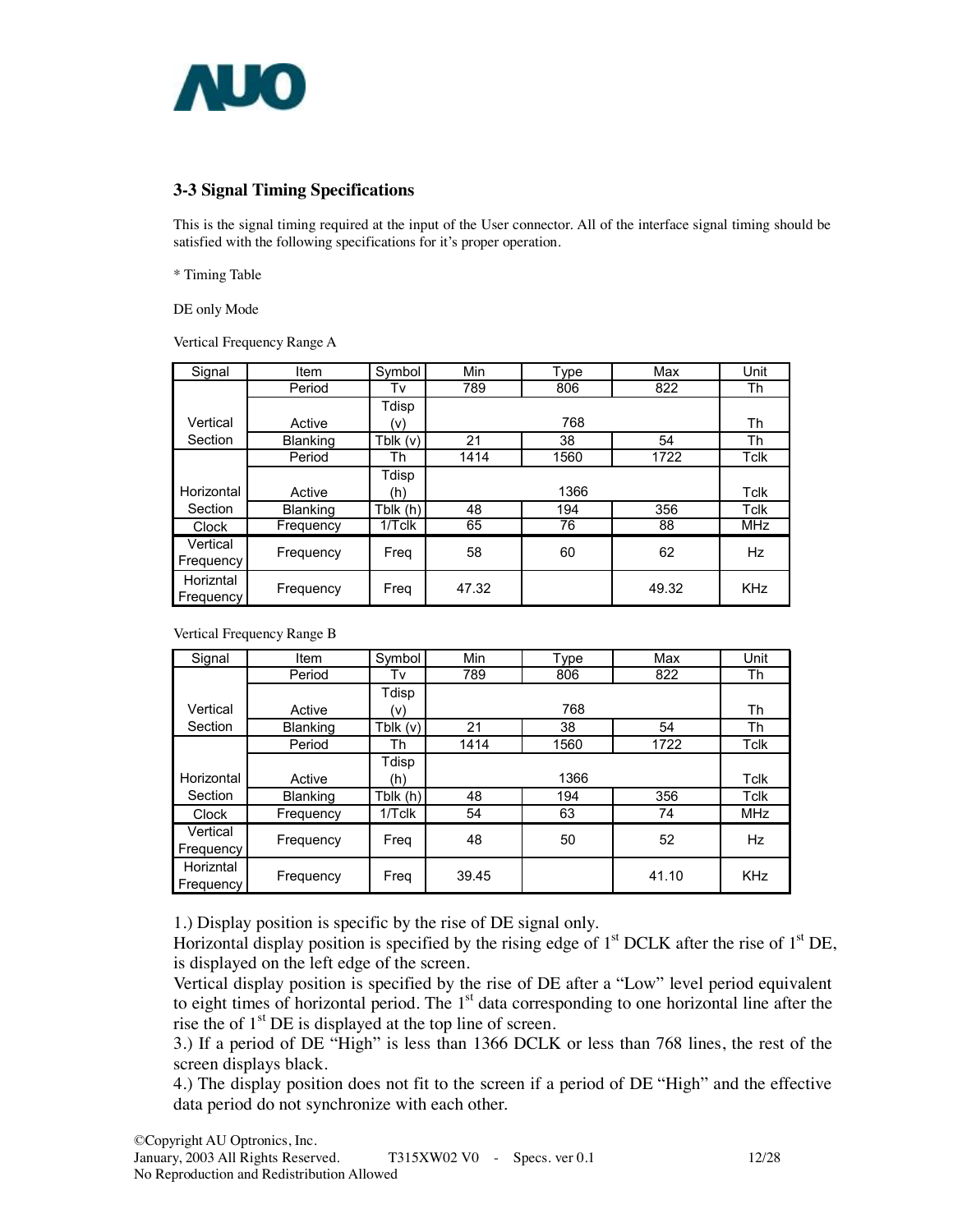

### **3-4 Signal Timing Waveforms**



©Copyright AU Optronics, Inc. January, 2003 All Rights Reserved. T315XW02 V0 - Specs. Ver 0.1 13/28 No Reproduction and Redistribution Allowed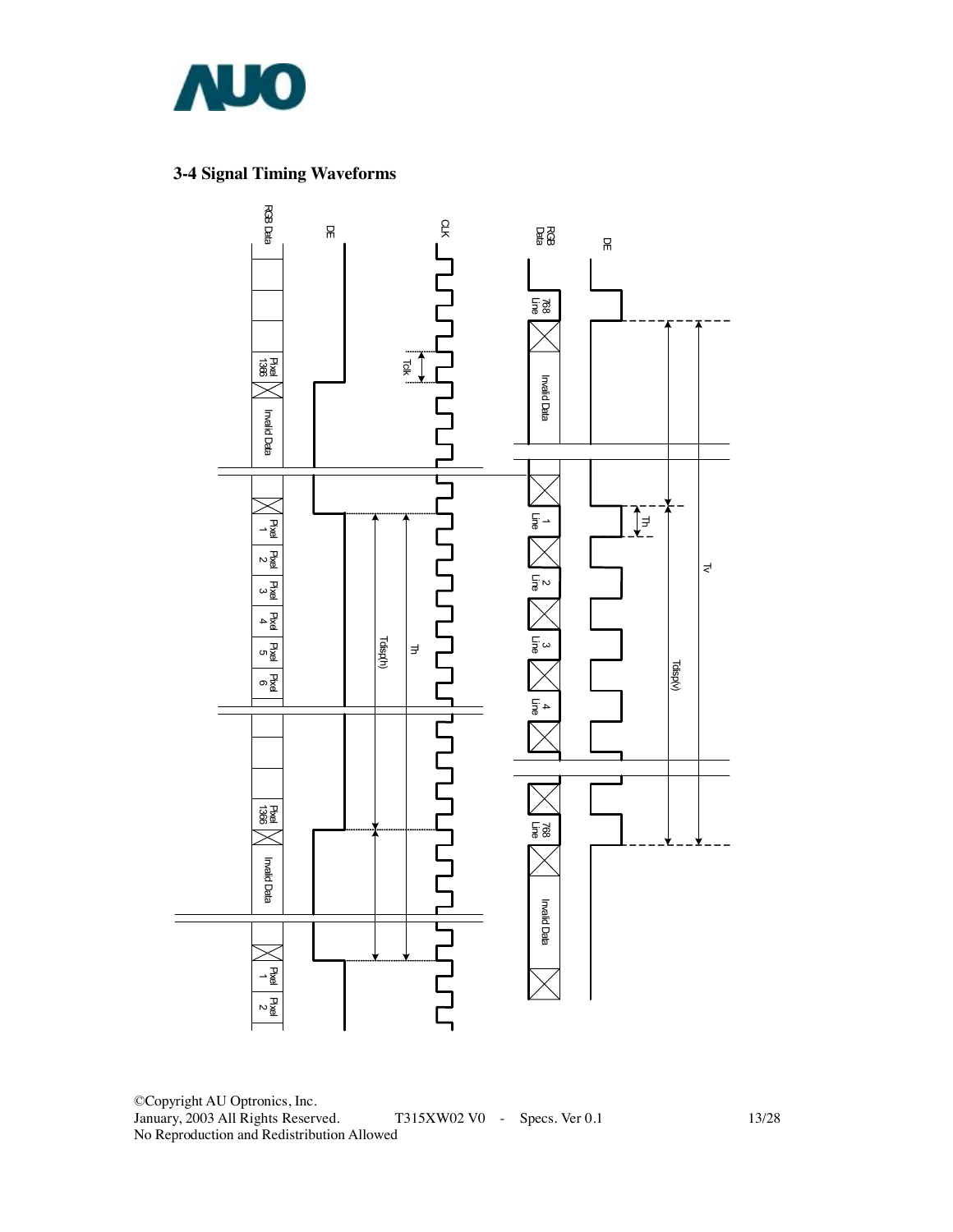

#### **3-5 Color Input Data Reference**

The brightness of each primary color (red, green and blue) is based on color; the higher the binary input, the brighter the color. The table below data input.

|            |                   |                  |                       |                |                       |                   |                  |                     |                       |                  |                       |                  | Input Color Da        |                   |                  |                       |              |                     |                  |                     |                       |                        |                     |              |                     |
|------------|-------------------|------------------|-----------------------|----------------|-----------------------|-------------------|------------------|---------------------|-----------------------|------------------|-----------------------|------------------|-----------------------|-------------------|------------------|-----------------------|--------------|---------------------|------------------|---------------------|-----------------------|------------------------|---------------------|--------------|---------------------|
| Color      |                   |                  | <b>RED</b>            |                |                       |                   | <b>GREEN</b>     |                     |                       |                  |                       |                  |                       |                   |                  |                       |              |                     |                  |                     |                       |                        |                     |              |                     |
|            |                   | <b>MSB</b>       |                       |                |                       |                   |                  |                     |                       | <b>LSB</b> MSB   |                       |                  |                       |                   |                  |                       |              |                     |                  |                     |                       |                        |                     |              |                     |
|            |                   | R7               | R <sub>6</sub>        | R <sub>5</sub> | R <sub>4</sub>        | R <sub>3</sub>    | R2               | R1                  |                       | R0 G7 G6 G5      |                       |                  | $G4$ $G3$             |                   | G                |                       |              |                     |                  |                     |                       |                        |                     |              |                     |
|            | <b>Black</b>      | $\theta$         | $\mathbf{0}$          | $\theta$       | $\mathbf{0}$          | $\theta$          | $\mathbf{0}$     | $\theta$            | $\mathbf{0}$          | $\mathbf{0}$     | $\boldsymbol{0}$      | $\theta$         | $\mathbf{0}$          | $\theta$          |                  |                       |              |                     |                  |                     |                       |                        |                     |              |                     |
|            | Red(255)          | 1                | $\mathbf{1}$          |                | $\mathbf{1}$          | 1                 | $\mathbf{1}$     | 1                   | 1                     | $\mathbf{0}$     | $\boldsymbol{0}$      | $\mathbf{0}$     | $\boldsymbol{0}$      | $\mathbf{0}$      |                  |                       |              |                     |                  |                     |                       |                        |                     |              |                     |
|            | Green(255)        | $\theta$         | $\boldsymbol{0}$      | $\mathbf{0}$   | $\boldsymbol{0}$      | $\mathbf{0}$      | $\boldsymbol{0}$ | $\mathbf{0}$        | $\mathbf{0}$          | 1                | $\mathbf{1}$          | 1                | 1                     | ŧ<br>$\mathbf{1}$ |                  |                       |              |                     |                  |                     |                       |                        |                     |              |                     |
| Basic      | Blue(255)         | $\theta$         | $\mathbf{0}$          | $\mathbf{0}$   | $\mathbf{0}$          | $\mathbf{0}$      | $\mathbf{0}$     | $\mathbf{0}$        | $\boldsymbol{0}$      | $\mathbf{0}$     | $\mathbf{0}$          | $\mathbf{0}$     | $\mathbf{0}$          | $\mathbf{0}$      |                  |                       |              |                     |                  |                     |                       |                        |                     |              |                     |
| Color      | Cyan              | $\boldsymbol{0}$ | $\boldsymbol{0}$      | $\mathbf{0}$   | $\boldsymbol{0}$      | $\mathbf{0}$      | $\boldsymbol{0}$ | $\mathbf{0}$        | $\boldsymbol{0}$      | 1                | $\mathbf{1}$<br>ĵ     | 1                | $\mathbf{1}$          | 1<br>j            |                  |                       |              |                     |                  |                     |                       |                        |                     |              |                     |
|            | Magenta           | $\mathbf{1}$     | $\mathbf{1}$          | 1              | $\mathbf{1}$          | 1                 | $\mathbf{1}$     | 1                   | 1                     | $\mathbf{0}$     | $\boldsymbol{0}$      | $\mathbf{0}$     | $\boldsymbol{0}$      | $\mathbf{0}$      |                  |                       |              |                     |                  |                     |                       |                        |                     |              |                     |
|            | Yellow            | 1                | $\mathbf{1}$          | 1              | 1                     | 1                 | $\mathbf{1}$     | 1                   | 1                     | 1                | $\mathbf{1}$<br>I     | 1                | 1                     | Ī<br>1            |                  |                       |              |                     |                  |                     |                       |                        |                     |              |                     |
|            | White             | 1                | $\mathbf{1}$          | 1              | $\mathbf{1}$          | 1                 | 1                | 1                   | 1                     | 1                | 1                     | 1                | 1                     | 1                 | $\mathbf{1}$     | 1                     | 1            | 1                   | $\mathbf{1}$     | 1                   | 1                     | 1                      | 1                   | $\mathbf{1}$ | 1                   |
|            | RED(000)          | $\Omega$         | $\boldsymbol{0}$      | $\mathbf{0}$   | $\boldsymbol{0}$      | $\mathbf{0}$      | $\boldsymbol{0}$ | $\mathbf{0}$        | $\boldsymbol{0}$      | $\mathbf{0}$     | $\boldsymbol{0}$      | $\mathbf{0}$     | $\boldsymbol{0}$      | $\mathbf{0}$      | $\mathbf{0}$     | $\overline{0}$        | $\mathbf{0}$ | $\overline{0}$      | $\mathbf{0}$     | $\mathbf{0}$        | $\mathbf{0}$          | $\theta$               | $\mathbf{0}$        | $\theta$     | $\mathbf{0}$        |
|            | RED(001)          | $\theta$         | $\boldsymbol{0}$      | $\mathbf{0}$   | $\boldsymbol{0}$      | $\mathbf{0}$      | $\boldsymbol{0}$ | $\mathbf{0}$        | ŧ<br>$\mathbf{1}$     | $\overline{0}$   | $\boldsymbol{0}$<br>÷ | $\theta$         | $\boldsymbol{0}$      | Î<br>$\mathbf{0}$ | $\boldsymbol{0}$ | $\mathbf{0}$          | $\theta$     | $\overline{0}$      | $\mathbf{0}$     | $\overline{0}$      | $\boldsymbol{0}$<br>ŧ | $\overline{0}$         | $\mathbf{0}$        | $\mathbf{0}$ | $\mathbf{0}$        |
| <b>RED</b> | ----              |                  |                       |                |                       |                   |                  |                     |                       |                  |                       |                  |                       |                   |                  |                       |              |                     |                  |                     |                       |                        |                     |              |                     |
|            | RED(254)          | 1                | $\mathbf{1}$          | $\mathbf{1}$   | $\mathbf{1}$          | 1                 | $\mathbf{1}$     | 1                   | $\boldsymbol{0}$      | $\boldsymbol{0}$ | $\boldsymbol{0}$<br>ī | $\theta$         | $\boldsymbol{0}$      | $\theta$<br>Ŧ     | $\theta$         | $\theta$              | $\theta$     | $\overline{0}$      | $\theta$         | $\theta$            | $\mathbf{0}$          | $\theta$               | $\mathbf{0}$        | $\theta$     | $\mathbf{0}$        |
|            | RED(255)          | $\mathbf{1}$     | $\mathbf{1}$          | $\mathbf{1}$   | 1                     | $\mathbf{1}$      | $\mathbf{1}$     | $\mathbf{1}$<br>H   | 1                     | $\mathbf{0}$     | $\boldsymbol{0}$      | $\mathbf{0}$     | $\boldsymbol{0}$      | $\mathbf{0}$      | $\boldsymbol{0}$ | $\mathbf{0}$          | $\mathbf{0}$ | $\overline{0}$      | $\mathbf{0}$     | $\mathbf{0}$        | $\boldsymbol{0}$      | $\overline{0}$         | $\mathbf{0}$        | $\mathbf{0}$ | $\mathbf{0}$        |
|            | <b>GREEN(000)</b> | $\mathbf{0}$     | $\boldsymbol{0}$<br>÷ | $\mathbf{0}$   | $\boldsymbol{0}$<br>j | $\mathbf{0}$      | $\boldsymbol{0}$ | $\mathbf{0}$        | $\boldsymbol{0}$<br>ŧ | $\mathbf{0}$     | $\boldsymbol{0}$<br>ŧ | $\boldsymbol{0}$ | $\boldsymbol{0}$      | ŧ<br>$\mathbf{0}$ | $\boldsymbol{0}$ | $\mathbf{0}$<br>i     | $\mathbf{0}$ | $\overline{0}$      | $\boldsymbol{0}$ | $\overline{0}$<br>÷ | $\mathbf{0}$          | $\overline{0}$         | $\mathbf{0}$        | $\mathbf{0}$ | $\mathbf{0}$        |
|            | <b>GREEN(001)</b> | $\theta$         | $\mathbf{0}$<br>÷     | $\theta$       | $\mathbf{0}$<br>ŧ     | $\mathbf{0}$<br>÷ | $\overline{0}$   | $\overline{0}$<br>÷ | ī<br>$\bf{0}$         | $\overline{0}$   | $\boldsymbol{0}$<br>÷ | $\overline{0}$   | $\boldsymbol{0}$<br>÷ | $\overline{0}$    | $\boldsymbol{0}$ | $\boldsymbol{0}$<br>÷ | 1<br>÷       | $\overline{0}$<br>÷ | $\boldsymbol{0}$ | $\overline{0}$<br>÷ | ÷<br>$\mathbf{0}$     | $\mathbf{0}$<br>÷<br>÷ | $\overline{0}$<br>÷ | $\mathbf{0}$ | $\overline{0}$<br>÷ |
|            |                   |                  |                       |                |                       |                   |                  |                     |                       |                  |                       |                  |                       |                   |                  |                       |              |                     |                  |                     |                       |                        |                     |              |                     |

COLOR DATA REFERENC

©Copyright AU Optronics, Inc. January, 2003 All Rights Reserved. T315XW02 V0 - Specs. Ver 0.1 14/28 No Reproduction and Redistribution Allowed

**B**LUE(004)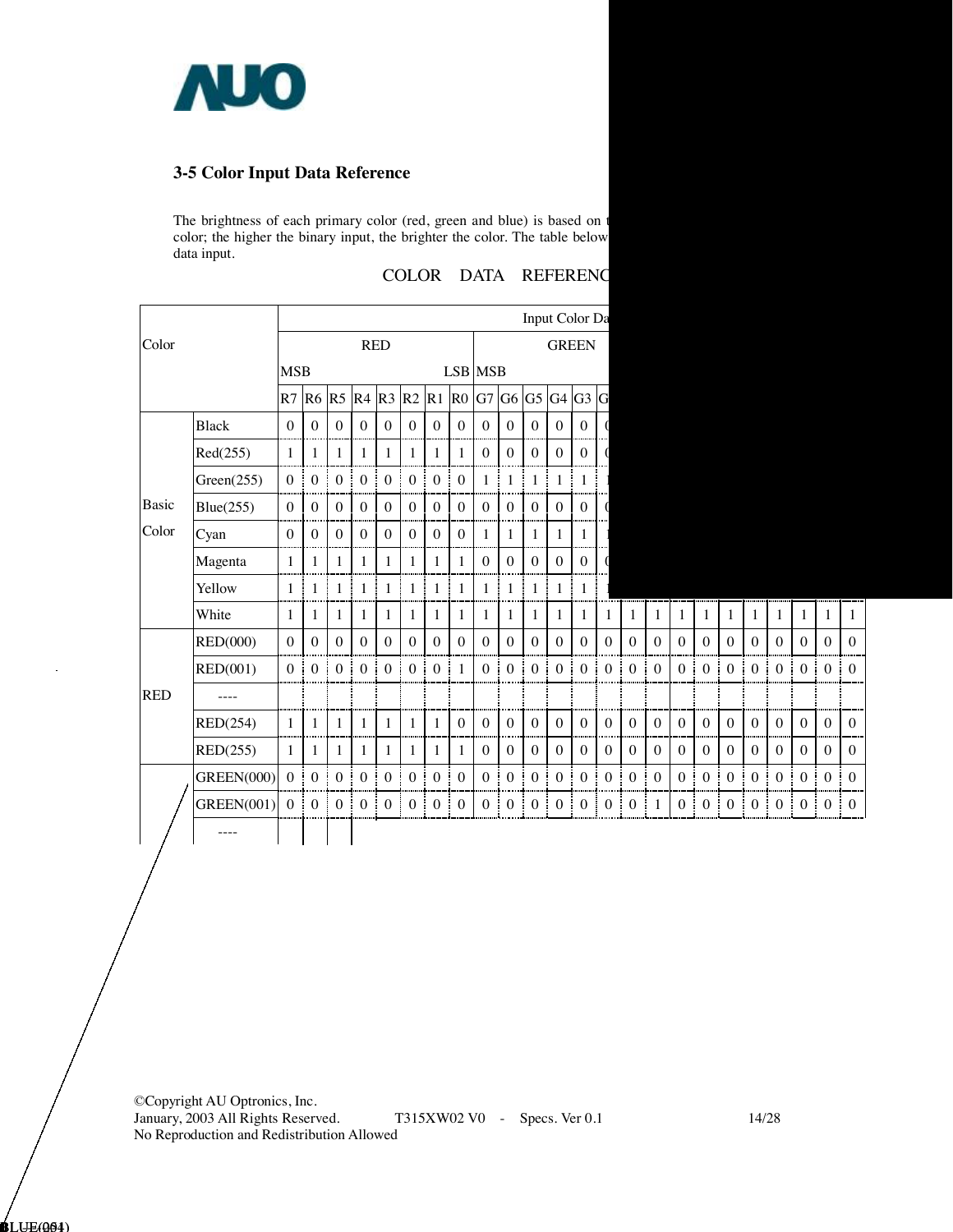

#### **3-6 Power Sequence for LCD Module**

#### **3.6.1 Power Sequence for LCD**



| Parameter |      | Units |      |    |
|-----------|------|-------|------|----|
|           | Min. | Typ.  | Max. |    |
| t1        | 470  |       | 1000 | us |
| t2        | 20   |       | 100  | ms |
| t3        | 800  |       | -    | ms |
| t4        | 200  |       |      | ms |
| t5        | 50   | -     | -    | ms |
| t6        | 0.47 |       | 30   | ms |
| t7        |      |       |      | s  |

(1) Apply the lamp voltage within the LCD operation range. When the back-light turns on before the LCD operation or the LCD turns off before the back-light turns off, the display may momentarily become abnormal screen.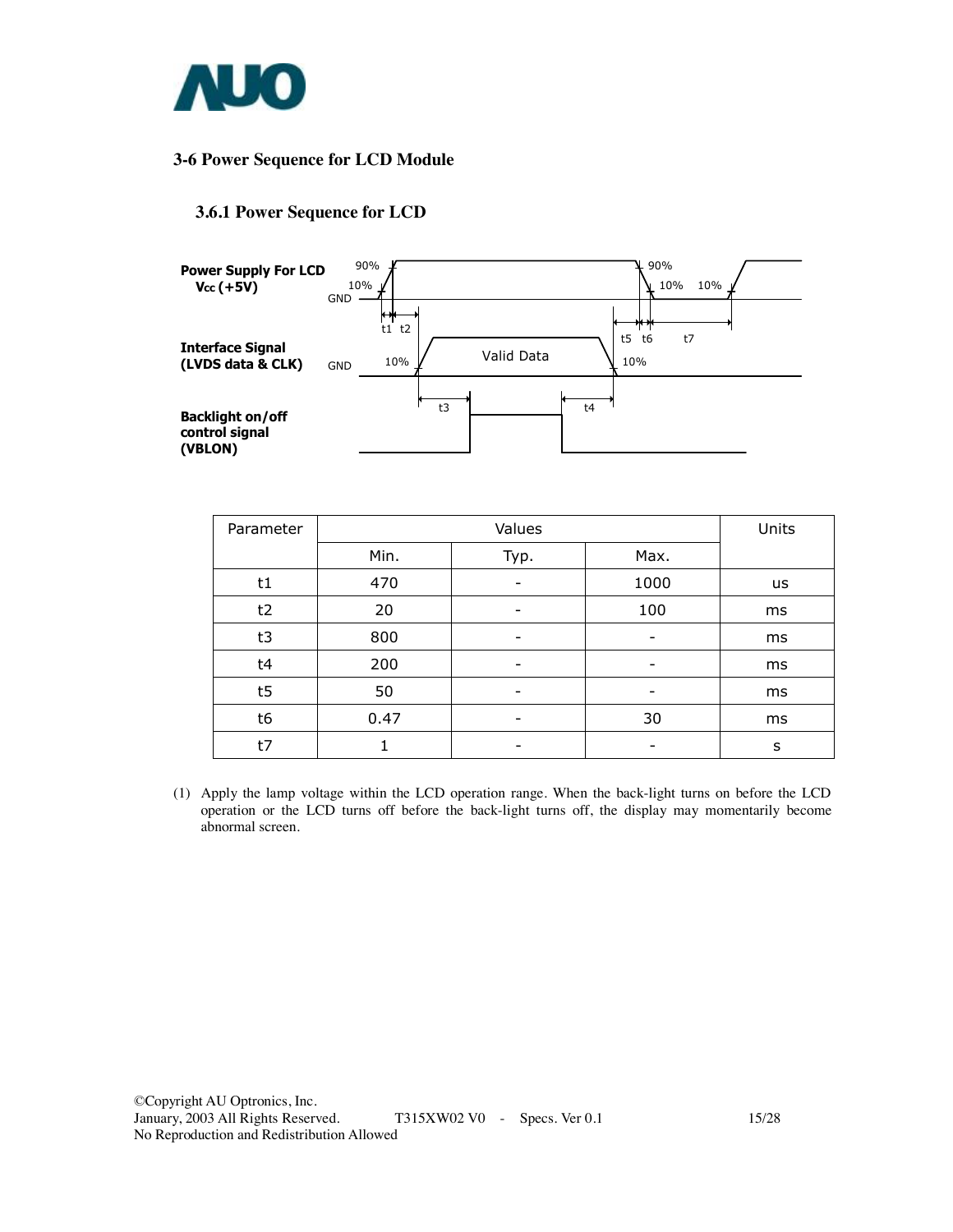

#### **3.6.2 Power Sequence for Inverter**





| Parameter      |          | Units                    |      |    |
|----------------|----------|--------------------------|------|----|
|                | Min.     | Typ.                     | Max. |    |
| T <sub>1</sub> | 20       |                          | -    | ms |
| T <sub>2</sub> | 500      |                          | -    | ms |
| T <sub>3</sub> | 250      | $\overline{\phantom{0}}$ | -    | ms |
| T4             | $\Omega$ | -                        | -    | ms |
| T <sub>5</sub> |          | -                        | -    | ms |
| T <sub>6</sub> | -        |                          | 10   | ms |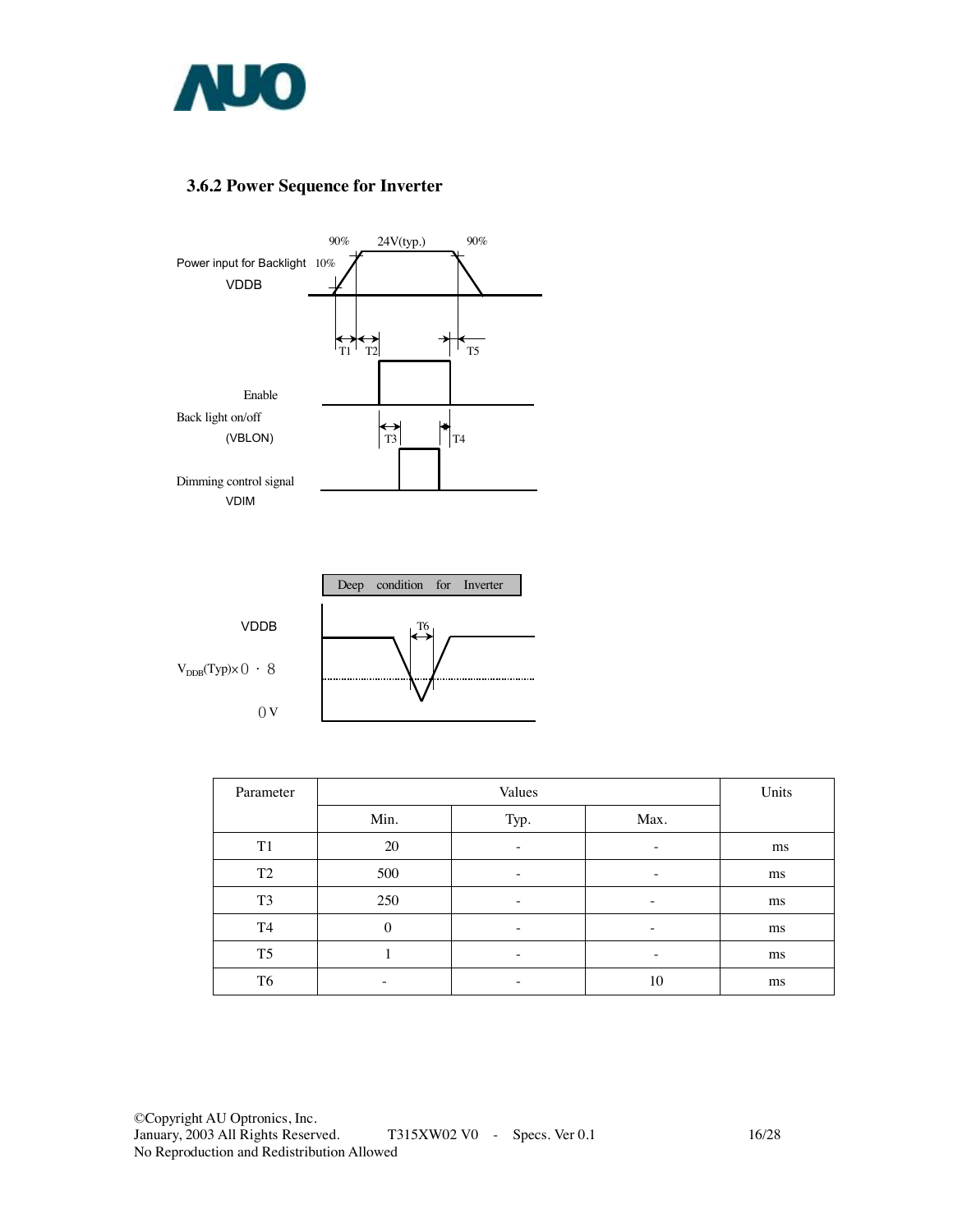

# **4. Optical Specification**

Optical characteristics are determined after the unit has been 'ON' and stable for approximately 45 minutes in a dark environment at 25℃. The values specified are at an approximate distance 50cm from the LCD surface at a viewing angle of  $\Phi$  and  $\theta$  equal to 0°.

#### **Fig.1 1 presents additional information concerning the measurement equipment and method.**



| <b>Parameter</b>                       |              | <b>Symbol</b>           |           | <b>Values</b> | <b>Units</b> | <b>Notes</b> |                |
|----------------------------------------|--------------|-------------------------|-----------|---------------|--------------|--------------|----------------|
|                                        |              |                         | Min.      | Typ.          | Max.         |              |                |
| <b>Contrast Ratio</b>                  |              |                         |           | 1000          |              |              | $\mathbf{1}$   |
| Surface Luminance, white               |              | ${\rm LWH}$             |           | 500           |              | $cd/m^2$     | $\overline{c}$ |
| <b>Luminance Variation</b>             |              | $\delta$ white<br>9 p   |           |               | 1.40         |              | 3              |
| Response Gray to Gray<br>time          |              | $T \gamma$              |           | 8             |              | ms           |                |
| <b>Color Coordinates</b>               |              |                         |           |               |              |              |                |
|                                        | <b>RED</b>   | $R_X$                   |           | 0.64          |              |              |                |
|                                        |              | $R_Y$                   |           | 0.33          |              |              |                |
|                                        | <b>GREEN</b> | $G_X$                   |           | 0.29          |              |              |                |
|                                        |              | $G_Y$                   | Typ.-0.03 | 0.60          | Typ.+0.03    |              |                |
|                                        | <b>BLUE</b>  | $B_X$                   |           | 0.15          |              |              |                |
|                                        |              | $\mathbf{B}_\mathbf{Y}$ |           | 0.06          |              |              |                |
|                                        | <b>WHITE</b> | $W_X$                   |           | 0.28          |              |              |                |
|                                        |              | $W_Y$                   |           | 0.29          |              |              |                |
| Viewing Angle                          |              |                         |           |               |              |              |                |
| x axis, right( $\varphi = 0^{\circ}$ ) |              | $\theta$ ,              |           | 88            |              | Degree       | 5              |
| x axis, left( $\varphi = 180^\circ$ )  |              | $\theta_1$              |           | 88            |              |              |                |
| y axis, up( $\varphi = 90^{\circ}$ )   |              | $\theta$ u              |           | 88            |              |              |                |
| y axis, down $(\varphi = 0^{\circ})$   |              | $\theta$ $_{\rm d}$     |           | 88            |              |              |                |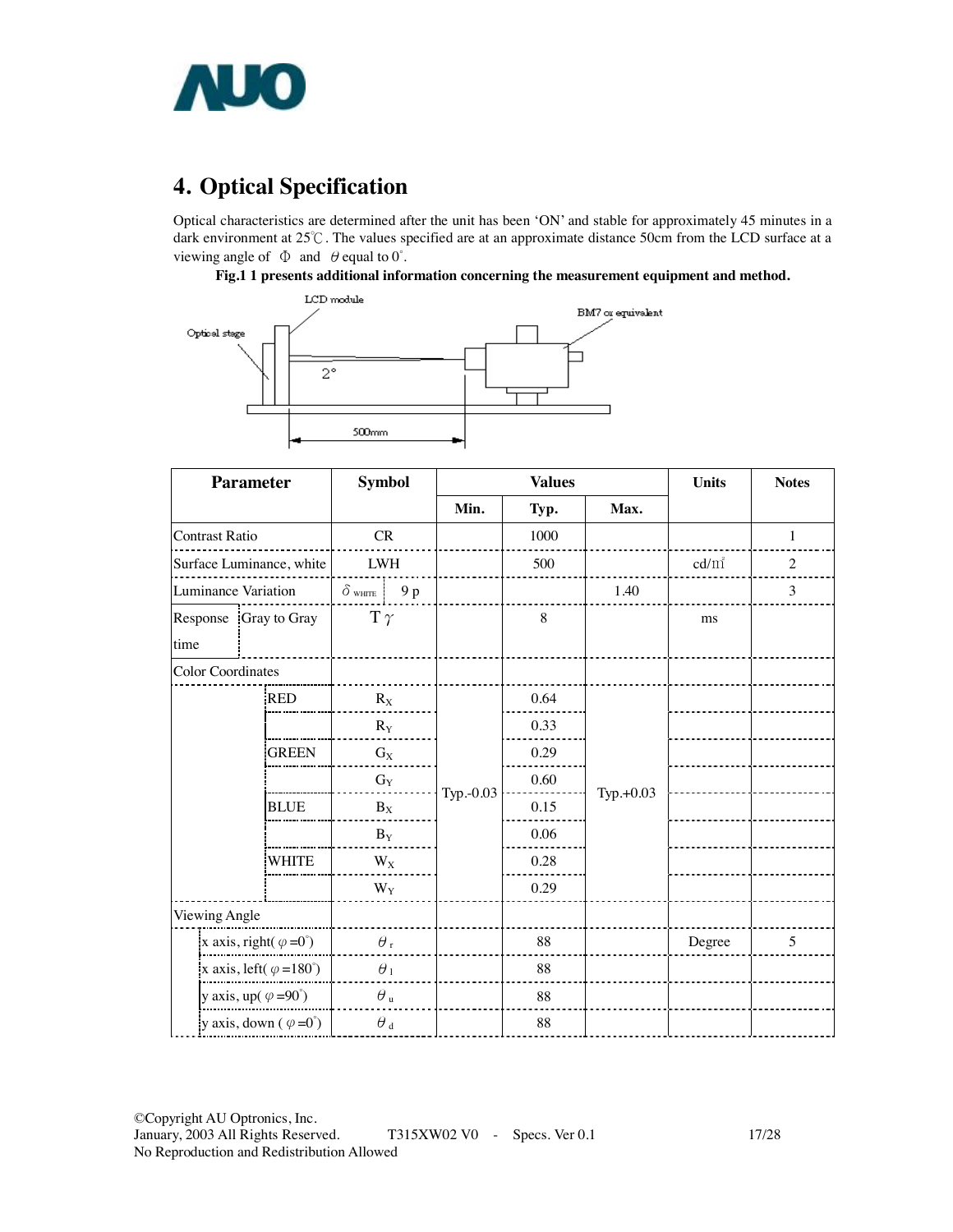

**Note**:

1. Contrast Ratio (CR) is defined mathematically as:

**Surface Luminance of L<sub>on1</sub> Contrast Ratio= Surface Luminance of L<sub>off1</sub>** 

- 2. Surface luminance is luminance value at point 1 across the LCD surface 50cm from the surface with all pixels displaying white. From more information see FIG 2. When VDDB = 24V, IDDB = 5A.  $L_{WH}$ = Lon1 Where Lon1 is the luminance with all pixels displaying white at center 1 location.
- 3. The variation in surface luminance,  $\delta$  WHITE is defined (center of Screen) as:

 $\delta$  white (9p) = Maximum( $L_{on1}$ ,  $L_{on2}$ ,..., $L_{on9}$ ) / Minimum( $L_{on1}$ ,  $L_{on2}$ ,..., $L_{on9}$ )

- 4. Response time is the time required for the display to transition from black to white(Rise Time,  $Tr_R$ ) and from white to black (Decay Time,  $Tr_D$ ). For additional information see FIG3.
- 5. T  $\gamma$  is the response time between any two gray scale and is based on f<sub>v</sub>=60Hz to optimize.
- 6. Viewing angle is the angle at which the contrast ratio is greater than 10. The angles are determined for the horizontal or x axis and the vertical or y axis with respect to the z axis which is normal to the LCD surface. For more information see FIG4.

#### **FIG. 2 Luminance**

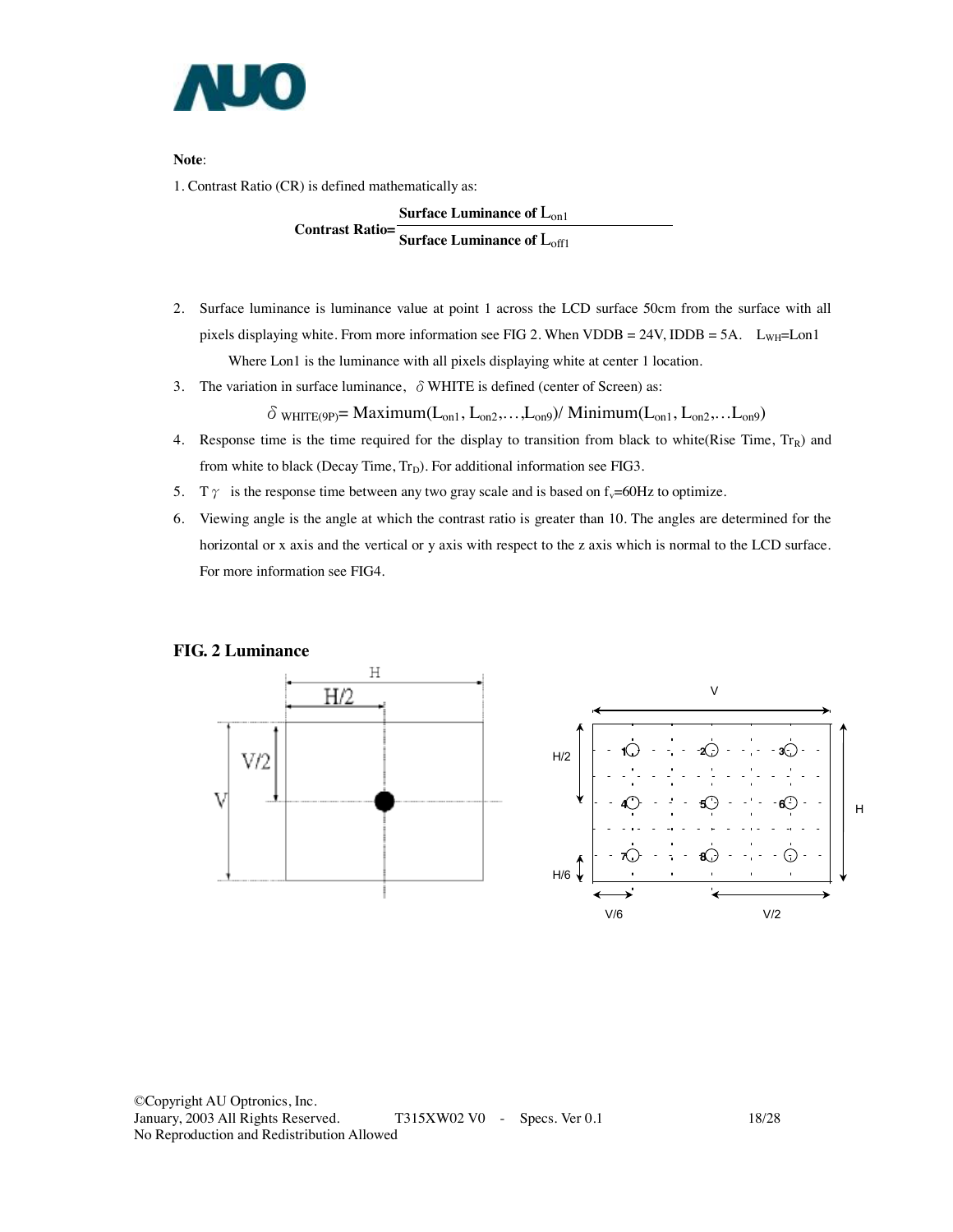

#### **FIG.3 Response Time**

The response time is defined as the following figure and shall be measured by switching the input signal for "any level of gray(bright) " and "any level of gray(dark)".



**FIG.4 Viewing angle** 



©Copyright AU Optronics, Inc. T315XW02 V0 - Specs. Ver 0.1 19/28 No Reproduction and Redistribution Allowed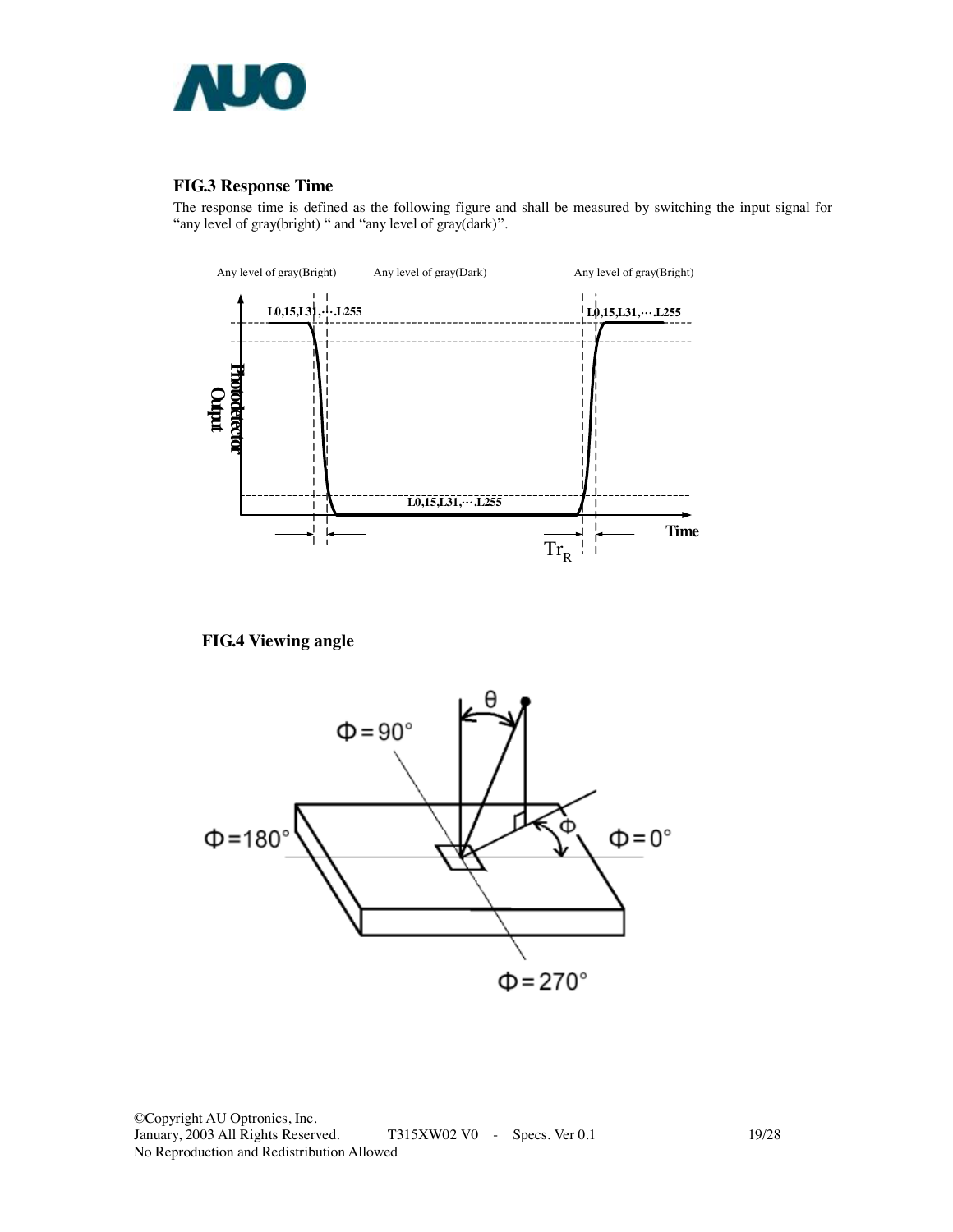

### **5. Mechanical Characteristics**

The contents provide general mechanical characteristics for the model T315XW02 V0. In addition the figures in the next page are detailed mechanical drawing of the LCD.

|                      | Horizontal  | 760.0mm          |  |  |
|----------------------|-------------|------------------|--|--|
| Outline Dimension    | Vertical    | 450.0mm          |  |  |
|                      | Depth       | 45 <sub>mm</sub> |  |  |
| <b>Bezel Opening</b> | Horizontal  | 703.6mm          |  |  |
|                      | Vertical    | 398.3mm          |  |  |
| Active Display Area  | Horizontal  | 697.68mm         |  |  |
|                      | Vertical    | 392.26mm         |  |  |
| Weight               | 7200g       | Typ.             |  |  |
| Surface Treatment    | $AG$ , $3H$ |                  |  |  |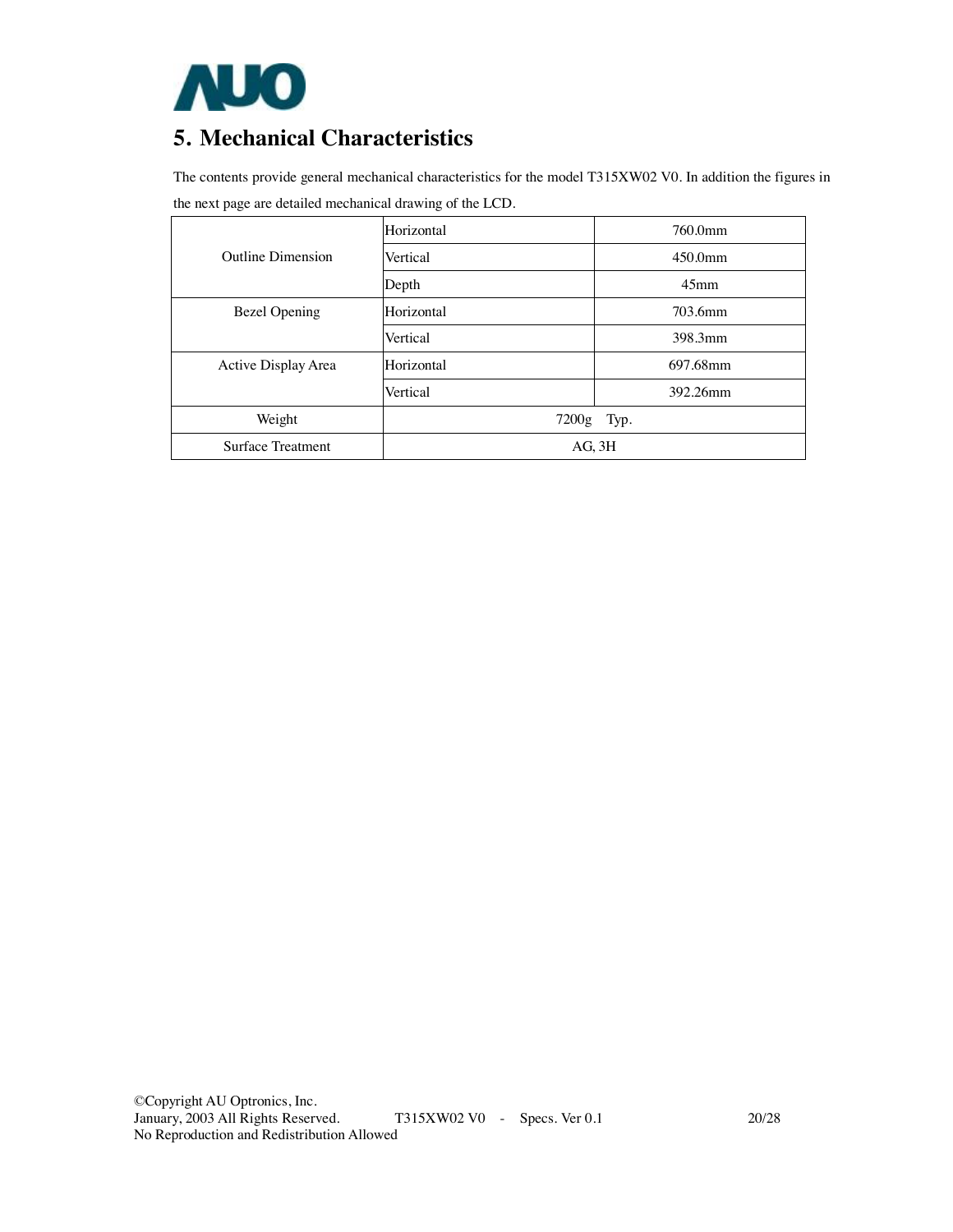



©Copyright AU Optronics, Inc. January, 2003 All Rights Reserved . T315XW02 V0 - Specs. Ver 0.1 No Reproduction and Redistribution Allowed

21/28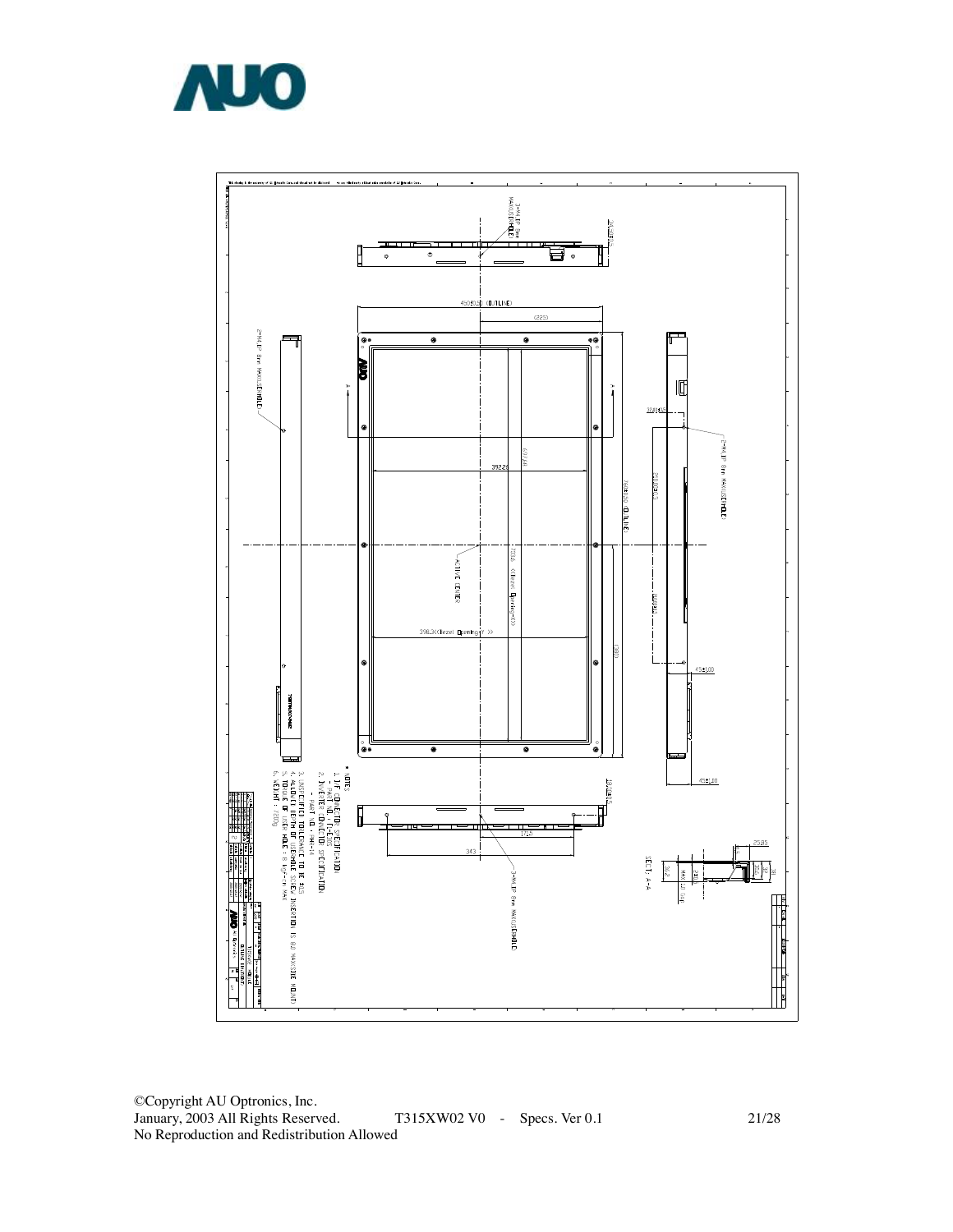



©Copyright AU Optronics, Inc. January, 2003 All Rights Reserved. T315XW02 V0 - Specs. Ver 0.1 22/28 No Reproduction and Redistribution Allowed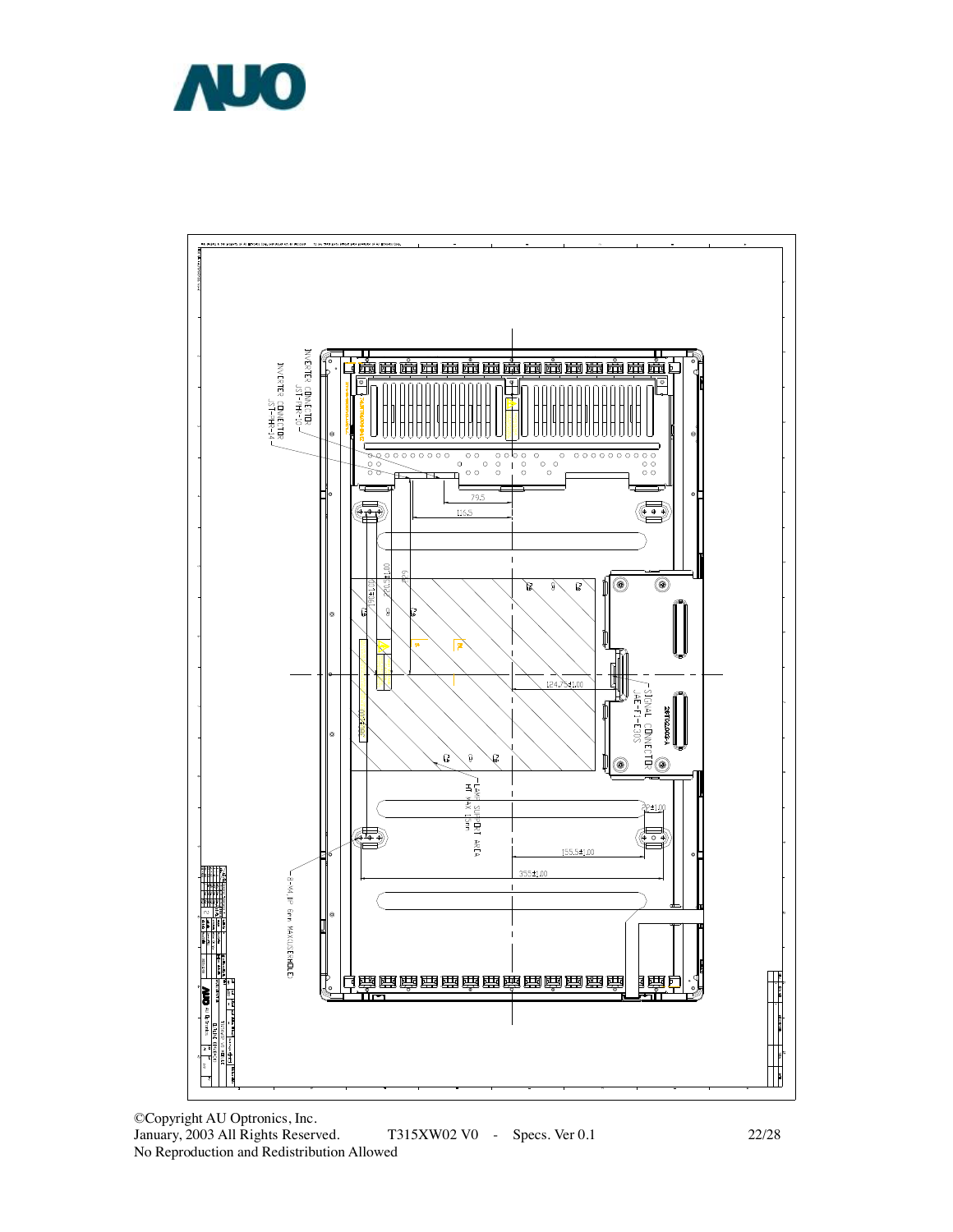

# **6. Reliability**

Environment test condition

| N <sub>o</sub>           | <b>Test Item</b>                  | Condition                                                                                                                   |
|--------------------------|-----------------------------------|-----------------------------------------------------------------------------------------------------------------------------|
| 1                        | High temperature storage test     | Ta= $60^{\circ}$ C<br>240h                                                                                                  |
| 2                        | Low temperature storage test      | Ta= $-20^{\circ}$ C 240h                                                                                                    |
| 3                        | High temperature operation test   | $Ta = 50^{\circ}C$ 80%RH 240h                                                                                               |
| 4                        | Low temperature operation test    | $Ta=0^{\circ}$ C 240h                                                                                                       |
| $\overline{\phantom{0}}$ | Vibration test<br>(non-operating) | Wave form: random<br>Vibration level: 1.0G RMS<br>Bandwidth: 10-500Hz<br>Duration: X, Y, Z 20min<br>One time each direction |
| 6                        | Shock test<br>(non-operating)     | Shock level: 50G<br>Waveform: half since wave, 11ms<br>Direction: $\pm X$ , $\pm Y$ , $\pm Z$<br>One time each direction    |
| $\overline{7}$           | Vibration test<br>(with carton)   | Random<br>Vibration:10~200Hz,1.5G,30minutes<br>in each X, Y, Z direction                                                    |
| 8                        | Drop test<br>(with carton)        | Height: 53.3cm<br>1 corner, 3 edges, 6 surfaces<br>$(ASTMD4169-I)$                                                          |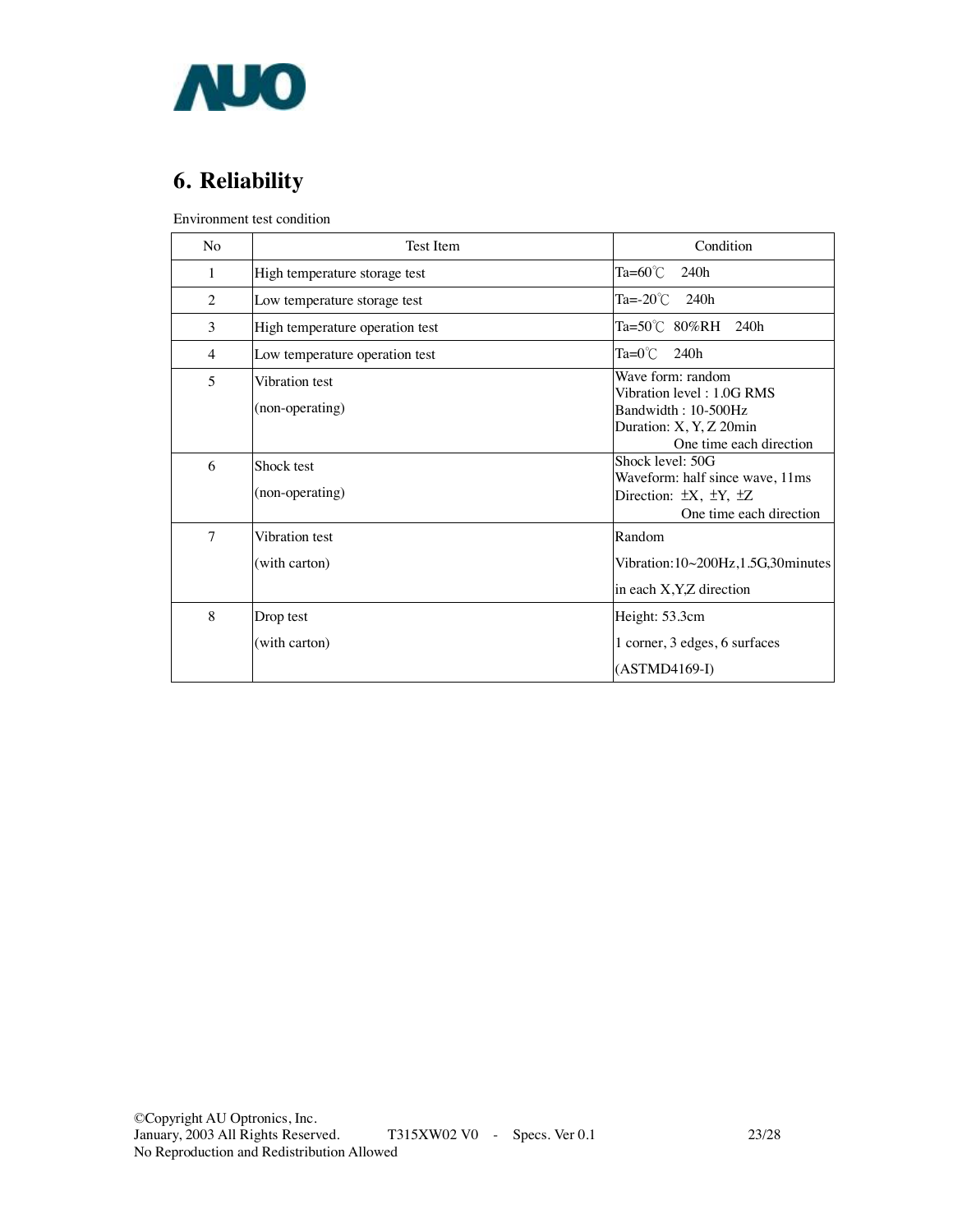

### **7. International Standard**

#### **7-1. Safety**

(1) UL1950 Third Edition, Underwriters Laboratories, Inc. Jan. 28, 1995

Standard for Safety of Information Technology Equipment Including electrical Business Equipment.

(2) CAN/CSA C22.2 No. 950-95/60950 Third Edition, Canadian Standards Association,

Standard for Safety of Information Technology Equipment Including Electrical Business Equipment.

(3) EN60950 : 1992+A2: 1993+A2: 1993+C3: 1995+A4: 1997+A11: 1997

IEC 950: 1991+A1: 1992+A2: 1993+C3: 1995+A4:1996

European Committee for Electrotechnical Standardization (CENELEC)

EUROPEAN STANDARD for Safety of Information Technology Equipment Including Electrical Business Equipment.

#### **7-2. EMC**

- a) ANSI C63.4 "Methods of Measurement of Radio-Noise Emissions from Low-Voltage Electrical and Electrical Equipment in the Range of 9kHz to 40GHz. "American National standards Institute(ANSI), 1992
- b) C.I.S.P.R "Limits and Methods of Measurement of Radio Interface Characteristics of Information Technology Equipment." International Special committee on Radio Interference.
- c) EN 55022 "Limits and Methods of Measurement of Radio Interface Characteristics of Information Technology Equipment." European Committee for Electrotechnical Standardization. (CENELEC), 1998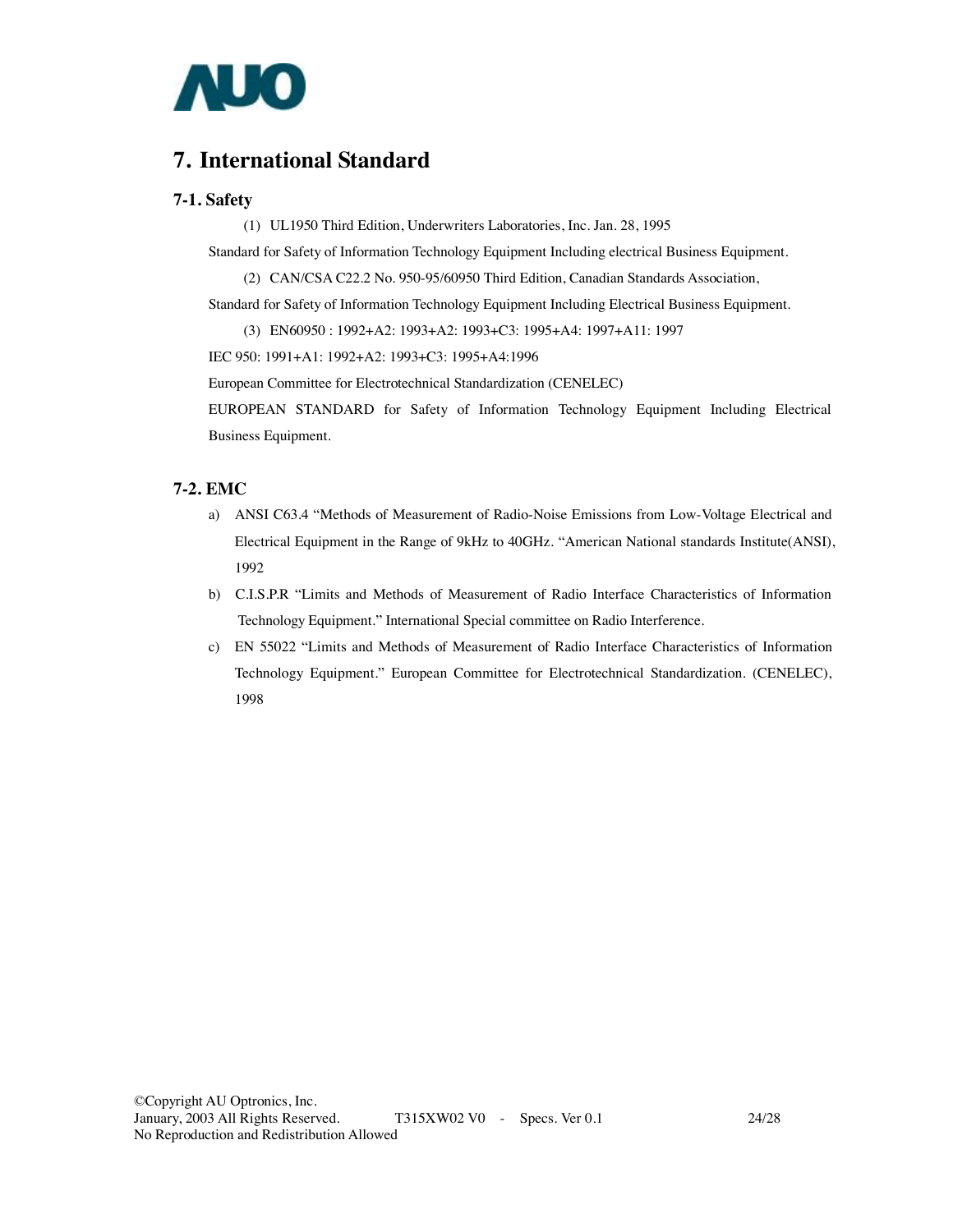

# **8. Packing**

Panel label:



Carton Label :

| AU Optronics                         | QTY: X |
|--------------------------------------|--------|
| MODEL NO: T315XW02 VX                |        |
| PART NO: 97.31T03.XXX                |        |
| CUSTOMER NO:                         |        |
| CARION NO:                           |        |
| ******************<br>Made in XXXXXX |        |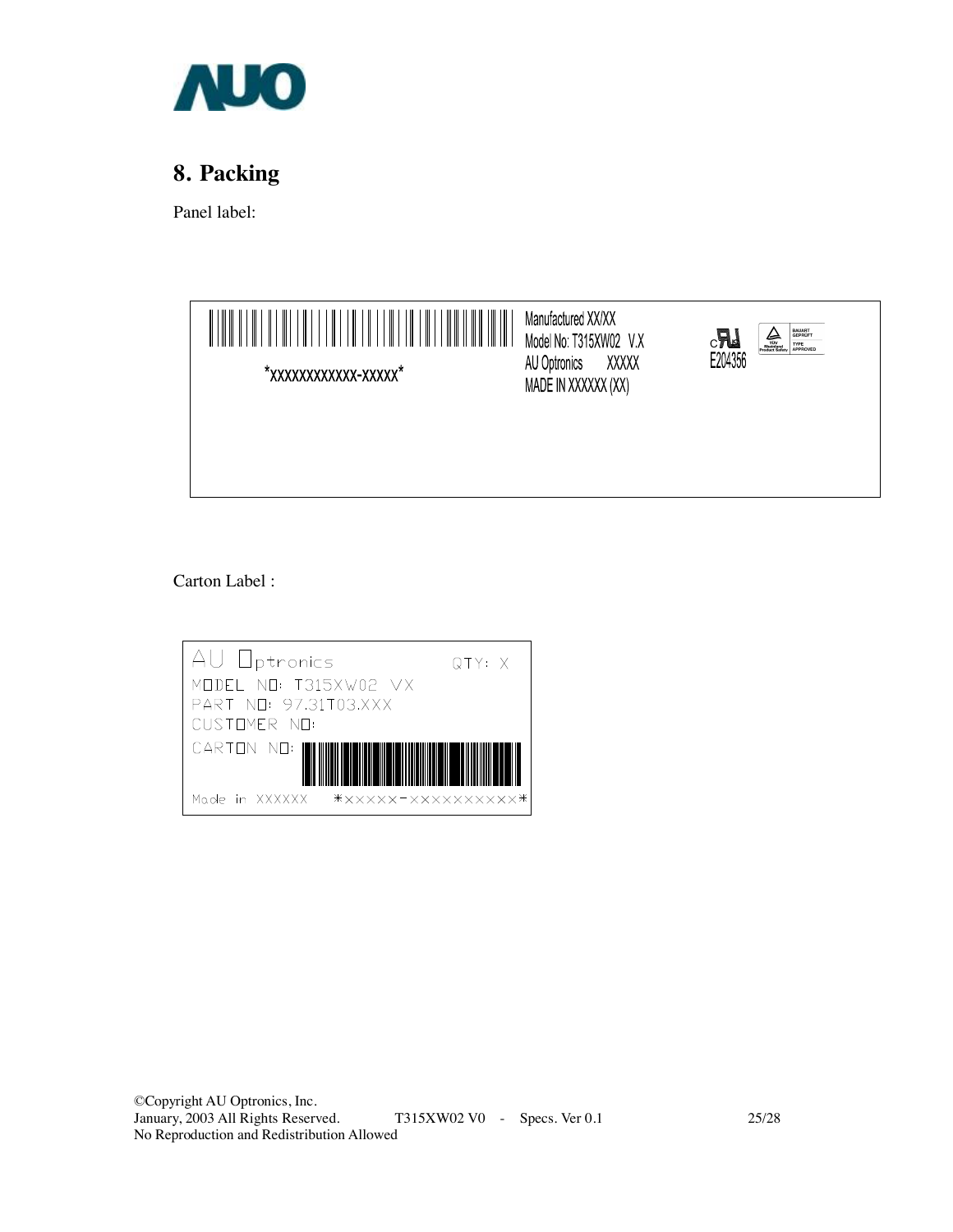

### Carton :

3pcs Modules





947(L)mm \* 290(W)mm \* 595(H)mm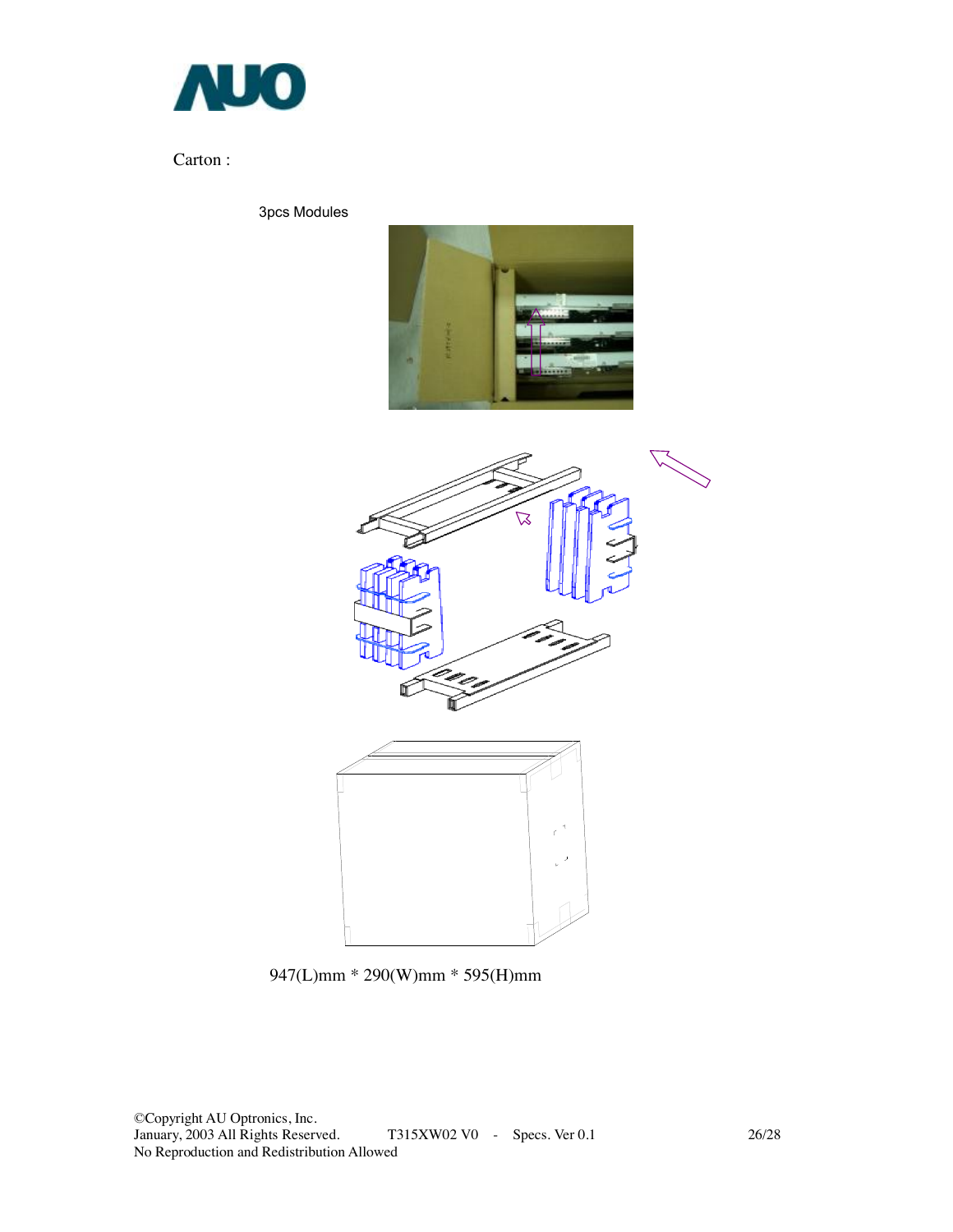

### **9. PRECAUTIONS**

Please pay attention to the followings when you use this TFT LCD module.

#### **9-1 MOUNTING PRECAUTIONS**

(1) You must mount a module using holes arranged in four corners or four sides.

(2) You should consider the mounting structure so that uneven force (ex. Twisted stress) is not applied to module. And the case on which a module is mounted should have sufficient strength so that external force is not transmitted directly to the module.

(3) Please attach the surface transparent protective plate to the surface in order to protect the polarizer. Transparent protective plate should have sufficient strength in order to the resist external force.

(4) You should adopt radiation structure to satisfy the temperature specification.

- (5) Acetic acid type and chlorine type materials for the cover case are not desirable because the former generates corrosive gas of attacking the polarizer at high temperature and the latter causes circuit break by electro-chemical reaction.
- (6) Do not touch, push or rub the exposed polarizers with glass, tweezers or anything harder than HB pencil lead. And please do not rub with dust clothes with chemical treatment. Do not touch the surface of polarizer for bare hand or greasy cloth. (Some cosmetics are detrimental to the polarizer.)
- (7) When the surface becomes dusty, please wipe gently with absorbent cotton or other soft materials like chamois soaks with petroleum benzene. Normal-hexane is recommended for cleaning the adhesives used to attach front/ rear polarizers. Do not use acetone, toluene and alcohol because they cause chemical damage to the polarizer.
- (8) Wipe off saliva or water drops as soon as possible. Their long time contact with polarizer causes deformations and color fading.
- (9) Do not open the case because inside circuits do not have sufficient strength.

#### **9-2 OPERATING PRECAUTIONS**

- (1) The spike noise causes the mis-operation of circuits. It should be lower than following voltage: V=±200mV(Over and under shoot voltage)
- (2) Response time depends on the temperature. (In lower temperature, it becomes longer..)
- (3) Brightness depends on the temperature. (In lower temperature, it becomes lower.) And in lower temperature, response time (required time that brightness is stable after turned on) becomes longer.
- (4) Be careful for condensation at sudden temperature change. Condensation makes damage to polarizer or electrical contacted parts. And after fading condensation, smear or spot will occur.
- (5) When fixed patterns are displayed for a long time, remnant image is likely to occur.
- (6) Module has high frequency circuits. Sufficient suppression to the electromagnetic interference shall be done by system manufacturers. Grounding and shielding methods may be important to minimize the interface.